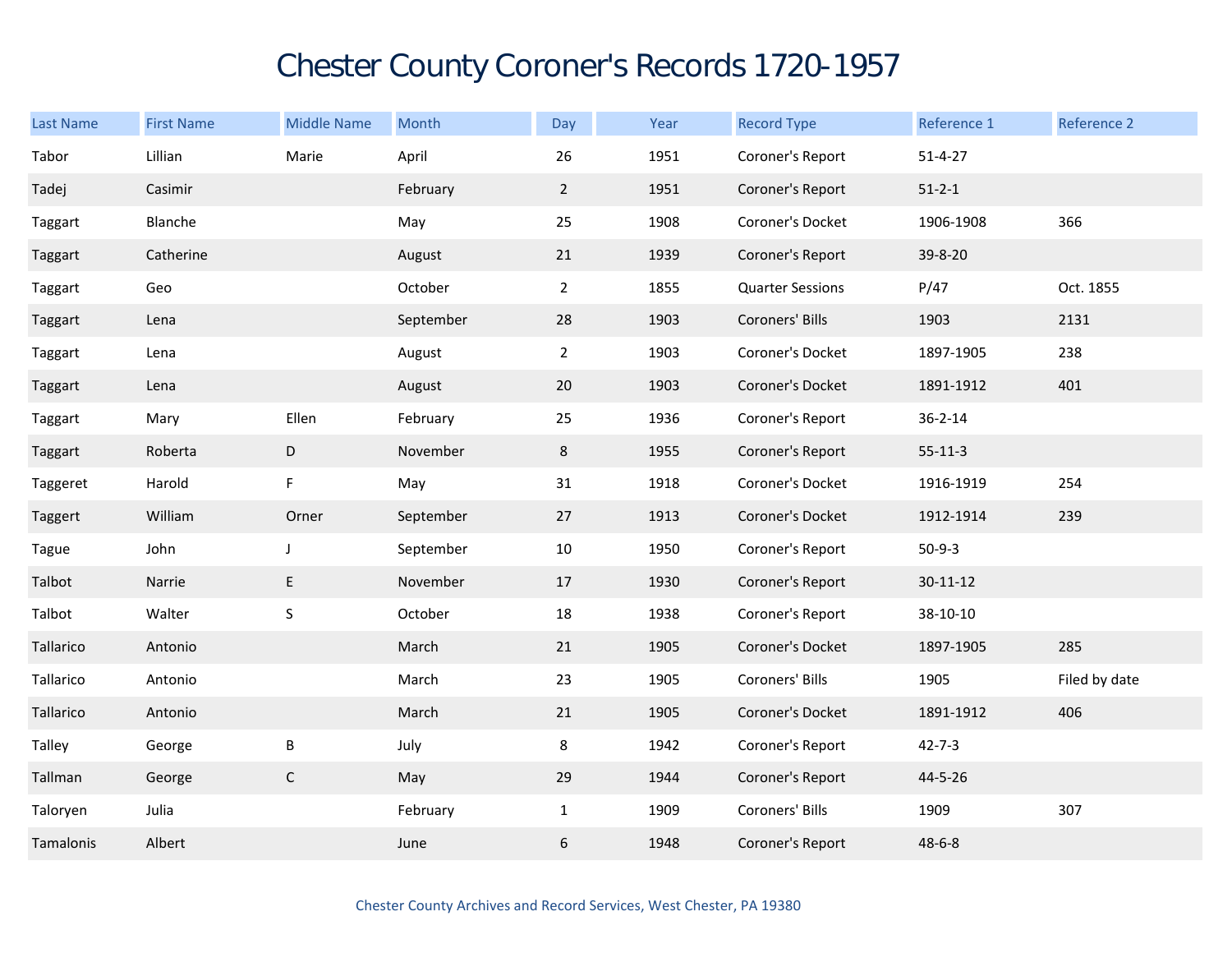| Last Name | <b>First Name</b>  | <b>Middle Name</b> | Month     | Day                     | Year | <b>Record Type</b>      | Reference 1   | Reference 2   |
|-----------|--------------------|--------------------|-----------|-------------------------|------|-------------------------|---------------|---------------|
| Tanan     | Joseph             |                    | March     | 31                      | 1909 | Coroner's Docket        | 1909-1911     | 37            |
| Tanan     | Joseph             |                    | April     | 5                       | 1909 | Coroners' Bills         | 1909          | 828           |
| Taney     | Henry              |                    | May       | 15                      | 1850 | <b>Quarter Sessions</b> | O/129         | Apr. 1850     |
| Taney     | Norman             | L                  | October   | 5                       | 1944 | Coroner's Report        | $44-10-3$     |               |
| Taney     | Robert             | $\mathsf C$        | May       | 21                      | 1939 | Coroner's Report        | 39-5-12       |               |
| Tanguy    | Charles            | H                  | January   | 26                      | 1886 | Coroners' Bills         | 1886          | Filed by Date |
| Tanner    | Albert             | Н                  | June      | 25                      | 1945 | Coroner's Report        | 45-6-21       |               |
| Tanner    | Joseph             | E                  | May       | 20                      | 1946 | Coroner's Report        | $46 - 5 - 16$ |               |
| Tanny     | John               |                    | August    | 21                      | 1876 | Coroner's Report        | Filed by date |               |
| Tarabelli | Maria              |                    | April     | 27                      | 1941 | Coroner's Report        | $41 - 4 - 19$ |               |
| Tarmer    | Ernest             |                    | May       | 20                      | 1914 | Coroner's Docket        | 1912-1914     | 308           |
| Tartaryen | Julia              |                    | January   | 5                       | 1909 | Coroner's Docket        | 1909-1911     | $\mathbf{3}$  |
| Tarter    | Paul               |                    | October   | 29                      | 1907 | Coroner's Docket        | 1906-1908     | 288           |
| Tasco     | William            |                    | March     | 5 <sub>1</sub>          | 1917 | Coroner's Docket        | 1916-1919     | 97            |
| Tatey     | Nicolas            |                    | December  | 28                      | 1895 | Coroner's Report        | 1895-12-6     |               |
| Taugny    | Charles            | H                  | February  | 18                      | 1886 | Coroners' Bills         | 1886          | 507           |
| Tavani    | Sofia              |                    | January   | 8                       | 1951 | Coroner's Report        | $51 - 1 - 9$  |               |
| Taylor    | (child of Thomas)  |                    | February  | $7\overline{ }$         | 1845 | Coroners' Bills         | 1845          | 53            |
| Taylor    | (infant of Thomas) |                    | February  | 3                       | 1845 | Coroners' Bills         | 1845          | Filed by Date |
| Taylor    | A                  | Lincoln            | March     | 7 <sup>1</sup>          | 1945 | Coroner's Report        | $45 - 3 - 3$  |               |
| Taylor    | Aaron              |                    | September | 20                      | 1953 | Coroner's Report        | 53-9-16       |               |
| Taylor    | Adolphus           |                    | June      | $6\phantom{.}$          | 1952 | Coroner's Report        | $52 - 6 - 4$  |               |
| Taylor    | Albert             | ${\mathsf G}$      | September | $\overline{4}$          | 1918 | Coroner's Docket        | 1916-1919     | 286           |
| Taylor    | Alfred             | E                  | September | 26                      | 1862 | <b>Quarter Sessions</b> | Q/134         | Aug. 1862     |
| Taylor    | Andrew             | Parker             | January   | $\overline{\mathbf{3}}$ | 1947 | Coroner's Report        | $47 - 1 - 2$  |               |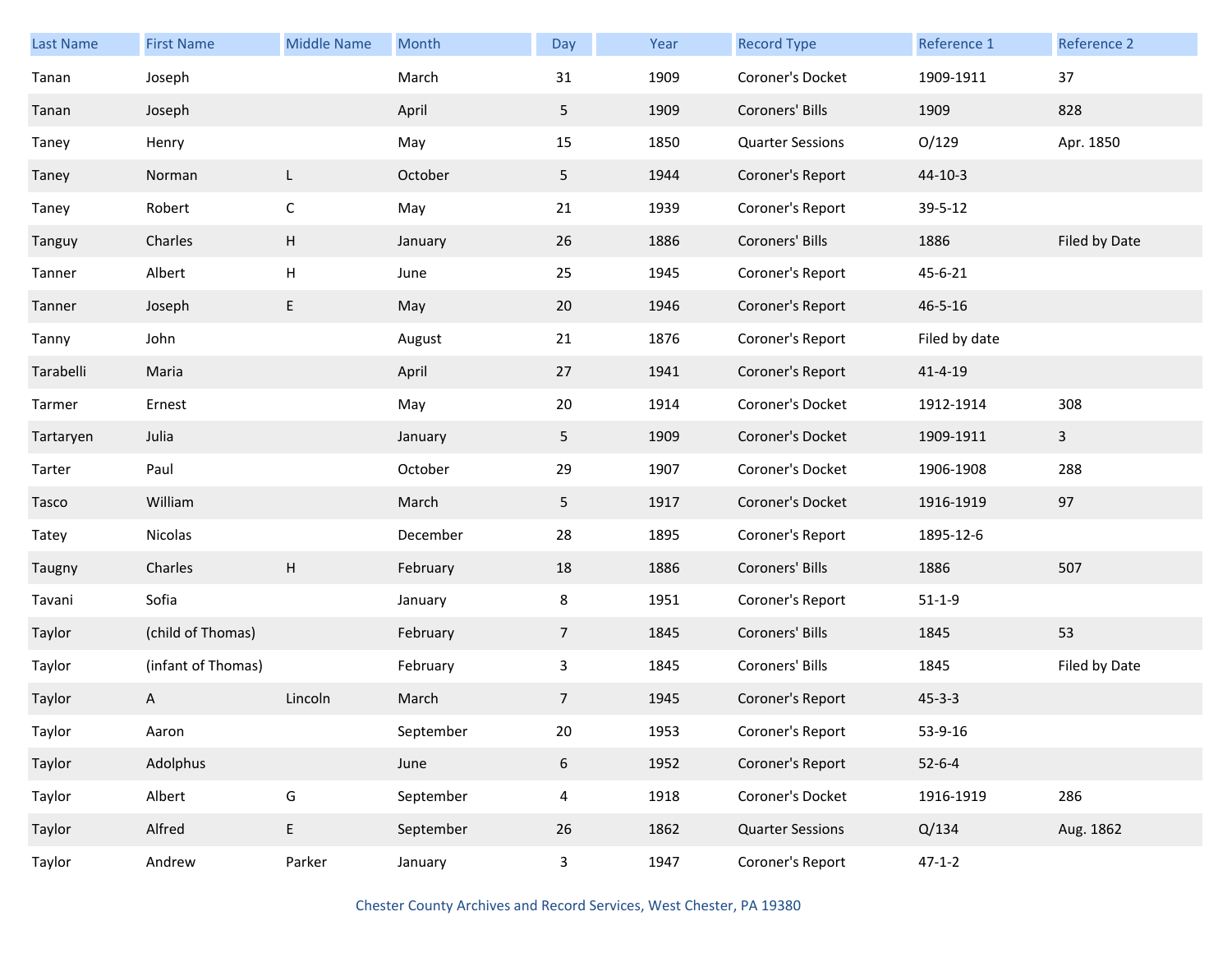| Last Name | <b>First Name</b> | <b>Middle Name</b> | Month     | Day            | Year | <b>Record Type</b> | Reference 1   | Reference 2 |
|-----------|-------------------|--------------------|-----------|----------------|------|--------------------|---------------|-------------|
| Taylor    | Anna              | Mary               | February  | 13             | 1951 | Coroner's Report   | $51 - 2 - 10$ |             |
| Taylor    | Annie             | M                  | October   | $\overline{2}$ | 1950 | Coroner's Report   | $50-10-4$     |             |
| Taylor    | Clara             | ${\sf W}$          | September | 29             | 1940 | Coroner's Report   | 40-9-18       |             |
| Taylor    | Clarence          | Β                  | September | 19             | 1947 | Coroner's Report   | 47-9-17       |             |
| Taylor    | Elisha            | <b>Bailey</b>      | October   | $\overline{7}$ | 1944 | Coroner's Report   | 44-10-6       |             |
| Taylor    | Emmor             | L                  | October   | 19             | 1934 | Coroner's Report   | $34 - 10 - 4$ |             |
| Taylor    | George            | ${\sf W}$          | September | $\overline{2}$ | 1917 | Coroner's Docket   | 1916-1919     | 146         |
| Taylor    | Harriet           | M                  | July      | 22             | 1935 | Coroner's Report   | $35 - 7 - 16$ |             |
| Taylor    | Harrison          |                    | May       | 22             | 1899 | Coroner's Docket   | 1897-1905     | 236         |
| Taylor    | Harrison          |                    | May       | 22             | 1899 | Coroner's Docket   | 1891-1912     | 397         |
| Taylor    | Harry             |                    | February  | 25             | 1901 | Coroner's Docket   | 1891-1912     | 406         |
| Taylor    | Harry             |                    | February  | 25             | 1901 | Coroner's Docket   | 1897-1905     | 237         |
| Taylor    | Hays              | $\mathsf C$        | October   | 27             | 1955 | Coroner's Report   | 55-10-20      |             |
| Taylor    | Herbert           |                    | January   | 25             | 1943 | Coroner's Report   | $43 - 1 - 12$ |             |
| Taylor    | Herbert           | L                  | June      | $\mathbf{3}$   | 1955 | Coroner's Report   | $55 - 5 - 18$ |             |
| Taylor    | Howard            | J                  | January   | 11             | 1878 | Coroner's Report   | Filed by date |             |
| Taylor    | J                 | Pennell            | September | 13             | 1945 | Coroner's Report   | $45 - 9 - 6$  |             |
| Taylor    | Jackie            | Eugene             | January   | $\mathbf{1}$   | 1954 | Coroner's Report   | $54 - 1 - 22$ |             |
| Taylor    | Jackson           |                    | February  | 20             | 1946 | Coroner's Report   | $46 - 1 - 11$ |             |
| Taylor    | James             | С                  | December  | $\mathbf{1}$   | 1955 | Coroner's Report   | $55 - 1 - 1$  |             |
| Taylor    | Jesse             |                    |           |                |      | Coroner's Docket   | 1897-1905     | 237         |
| Taylor    | John              |                    | August    | 4              | 1834 | Coroners' Bills    | 1834          | 536         |
| Taylor    | John              | E                  | April     | 28             | 1902 | Coroners' Bills    | 1902          | 1103        |
| Taylor    | John              | E,                 | April     | 27             | 1902 | Coroner's Docket   | 1891-1912     | 396         |
| Taylor    | John              | E                  | April     | 27             | 1902 | Coroner's Docket   | 1897-1905     | 237         |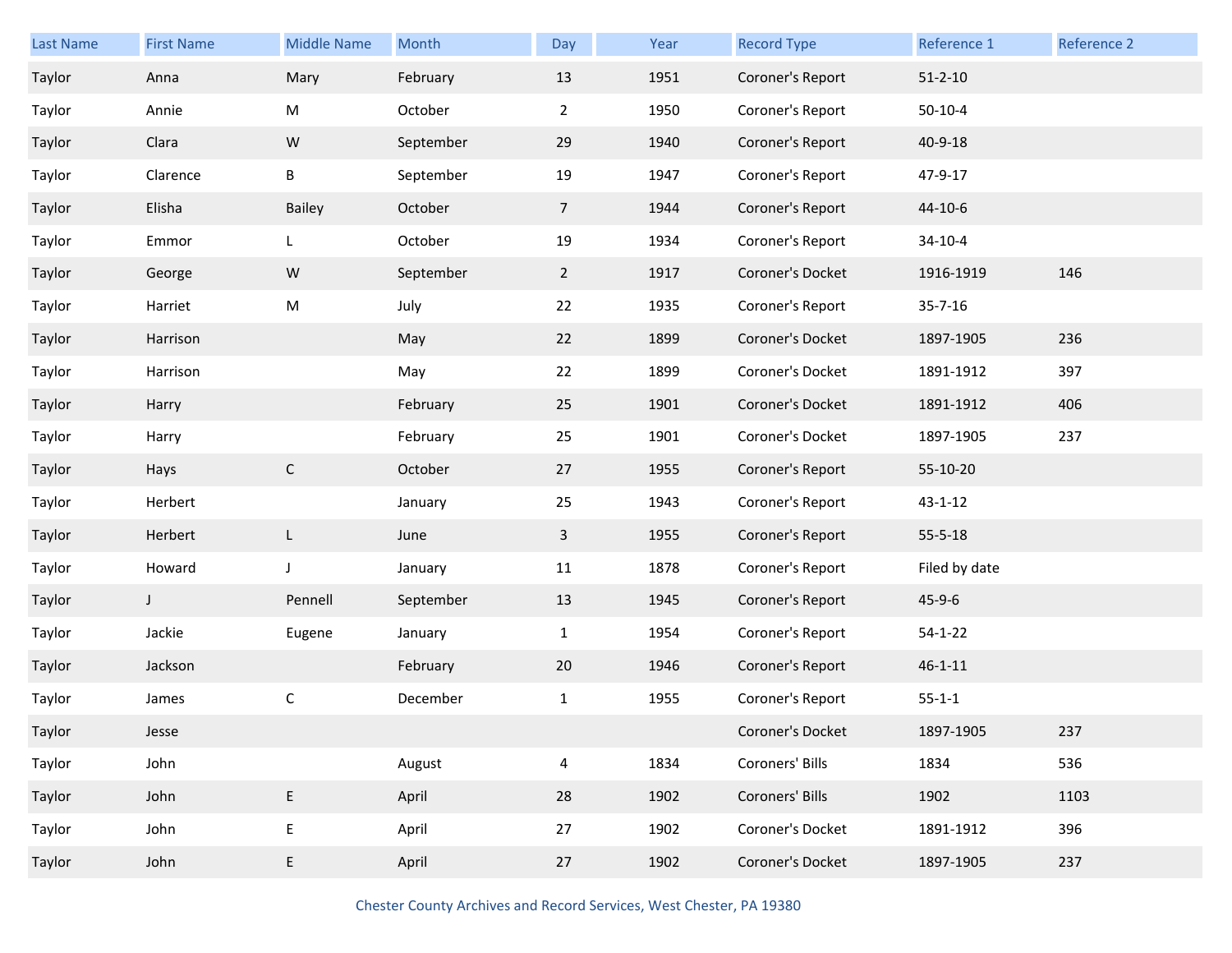| Last Name | <b>First Name</b> | <b>Middle Name</b> | Month     | Day             | Year | <b>Record Type</b>      | Reference 1   | Reference 2   |
|-----------|-------------------|--------------------|-----------|-----------------|------|-------------------------|---------------|---------------|
| Taylor    | John              | E                  | June      | 16              | 1936 | Coroner's Report        | $36 - 6 - 12$ |               |
| Taylor    | John              | Н                  | March     | 13              | 1905 | Coroners' Bills         | 1905          | 759           |
| Taylor    | John              | Н                  | January   | 16              | 1905 | Coroner's Docket        | 1897-1905     | 284           |
| Taylor    | John              | H                  | January   | 16              | 1905 | Coroner's Docket        | 1891-1912     | 405           |
| Taylor    | Joseph            | Β                  | April     | $\overline{7}$  | 1951 | Coroner's Report        | $51 - 4 - 6$  |               |
| Taylor    | Kansas            |                    | August    | 6               | 1953 | Coroner's Report        | $53 - 8 - 4$  |               |
| Taylor    | Larry             |                    | November  | 29              | 1955 | Coroner's Report        | 55-11-21      |               |
| Taylor    | Lillian           | R                  | September | 16              | 1908 | Coroner's Docket        | 1906-1908     | 412           |
| Taylor    | Lillian           | $\mathsf{R}$       | September | 23              | 1908 | Coroners' Bills         | 1908          | Filed by date |
| Taylor    | Lula              |                    | November  | 17              | 1900 | Coroner's Docket        | 1897-1905     | 237           |
| Taylor    | Lulu              |                    | November  | 17              | 1900 | Coroner's Docket        | 1891-1912     | 398           |
| Taylor    | Mary              | Ann                | July      | $7\overline{ }$ | 1915 | Coroner's Docket        | 1915          | 60            |
| Taylor    | Moses             | Thomas             | November  | $\overline{7}$  | 1955 | Coroner's Report        | $55 - 11 - 2$ |               |
| Taylor    | Nancy             |                    | May       | 13              | 1952 | Coroner's Report        | $52 - 5 - 13$ |               |
| Taylor    | Robert            | ${\sf M}$          | September | 27              | 1897 | Coroners' Bills         | 1897          | 2964          |
| Taylor    | Robert            | M                  | September | 27              | 1897 | Coroner's Docket        | 1891-1912     | 398           |
| Taylor    | Robert            | M                  | September | 27              | 1897 | Coroner's Docket        | 1897-1905     | 236           |
| Taylor    | Simon             |                    | May       | 6               | 1918 | Coroner's Docket        | 1916-1919     | 246           |
| Taylor    | Thomas            |                    | October   | 28              | 1845 | Coroners' Bills         | 1845          | 456           |
| Taylor    | Thomas            |                    | May       | 8               | 1856 | <b>Quarter Sessions</b> | P/75          | Apr. 1856     |
| Taylor    | Thomas            |                    | January   | 20              | 1936 | Coroner's Report        | $36 - 1 - 17$ |               |
| Taylor    | Thomas            |                    | December  | 19              | 1955 | Coroner's Report        | 55-12-20      |               |
| Taylor    | Washington        |                    | September | 13              | 1853 | <b>Quarter Sessions</b> | O/470         | Jul. 1854     |
| Taylor    | William           |                    | December  | $\mathbf{1}$    | 1790 | Coroners' Bills         | 1790          | Filed by Date |
| Taylor    | William           |                    | July      | 15              | 1939 | Coroner's Report        | $39 - 7 - 8$  |               |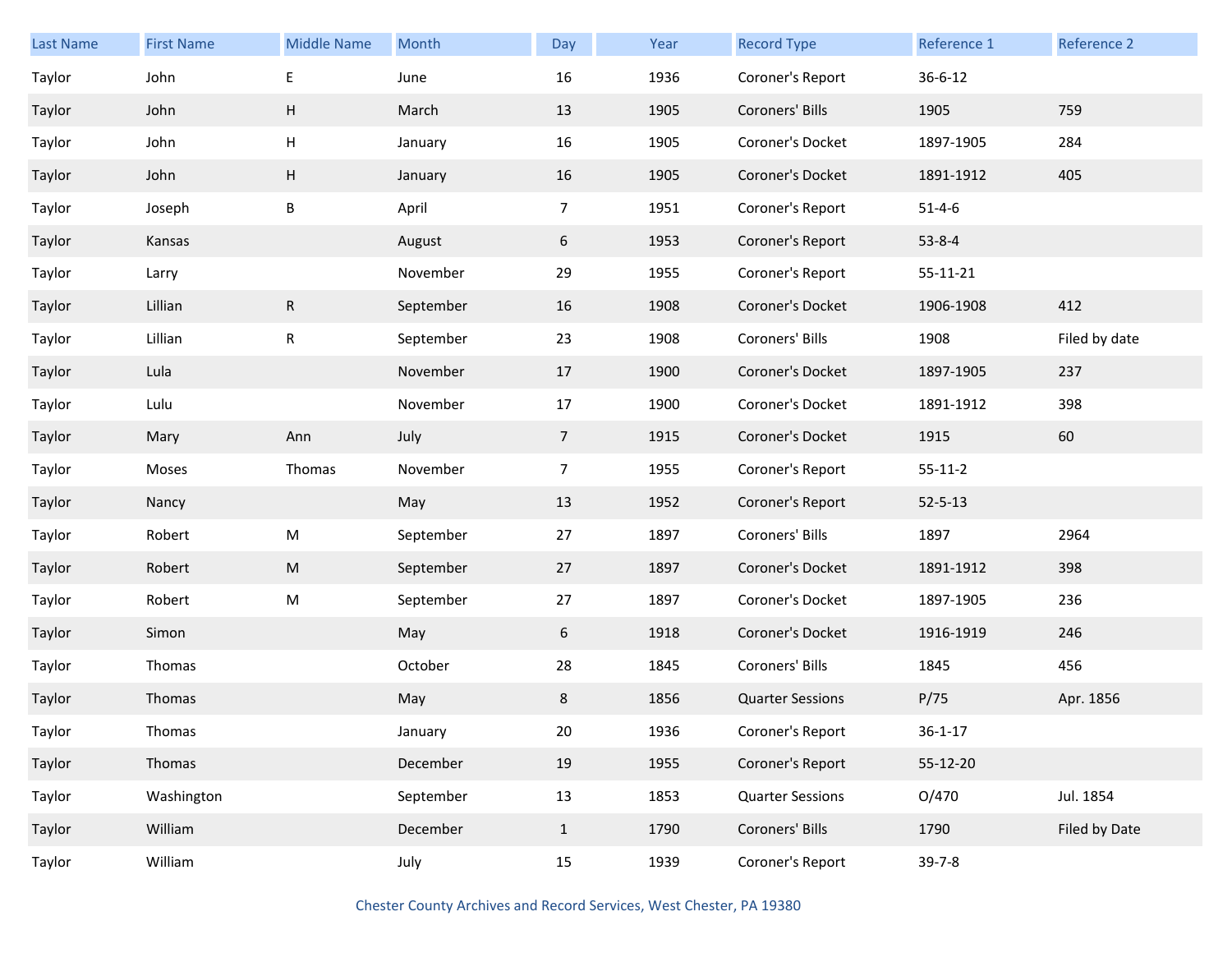| Last Name | <b>First Name</b> | <b>Middle Name</b> | Month     | Day         | Year | <b>Record Type</b> | Reference 1   | Reference 2   |
|-----------|-------------------|--------------------|-----------|-------------|------|--------------------|---------------|---------------|
| Taylor    | William           |                    | November  | 6           | 1942 | Coroner's Report   | $42 - 11 - 3$ |               |
| Taylor    | William           | н                  | August    | 10          | 1950 | Coroner's Report   | $50 - 8 - 8$  |               |
| Taylor    | William           | R                  | September | 21          | 1908 | Coroners' Bills    | 1908          | 2799          |
| Taylor    | William           | R                  | August    | 31          | 1932 | Coroner's Report   | $32 - 8 - 2$  |               |
| Taylor    | William           | $\sf S$            | March     | 28          | 1930 | Coroner's Report   | $30 - 3 - 18$ |               |
| Tecosky   | William           |                    | June      | 21          | 1940 | Coroner's Report   | $40 - 6 - 10$ |               |
| Teder     | Tyyne             |                    | January   | 27          | 1952 | Coroner's Report   | $52 - 1 - 19$ |               |
| Temple    | Benjamin          |                    | August    | 29          | 1806 | Coroner's Report   | Filed by date |               |
| Temple    | Clifford          |                    | December  | 6           | 1951 | Coroner's Report   | $51 - 12 - 9$ |               |
| Temple    | Elizabeth         | F                  | May       | 30          | 1948 | Coroner's Report   | 48-5-15       |               |
| Temple    | Howard            | E                  | April     | 19          | 1936 | Coroner's Report   | $36 - 4 - 21$ |               |
| Temple    | Jacob             | Paxson             | September | 10          | 1918 | Coroner's Docket   | 1916-1919     | 288           |
| Temple    | Lewis             |                    | November  | 18          | 1931 | Coroner's Report   | $31 - 11 - 7$ |               |
| Teneyck   | John              |                    | December  | 13          | 1906 | Coroner's Docket   | 1906-1908     | 144           |
| Terramin  | Andrew            | F                  | February  | 9           | 1954 | Coroner's Report   | $54 - 1 - 19$ |               |
| Thatcher  | Hilborn           | D                  | February  | 16          | 1945 | Coroner's Report   | $45 - 2 - 7$  |               |
| Thatcher  | W                 | ${\sf W}$          | October   | 23          | 1889 | Coroners' Bills    | 1889          | 2265          |
| Thatcher  | William           | W                  | October   | 24          | 1889 | Coroners' Bills    | 1889          | 2343          |
| Tholan    | Velma             |                    | February  | 14          | 1908 | Coroners' Bills    | 1908          | Filed by date |
| Tholan    | Velma             | May                | February  | 12          | 1908 | Coroner's Docket   | 1906-1908     | 325           |
| Thomas    | A                 | Parke              | August    | 16          | 1932 | Coroner's Report   | $32 - 8 - 12$ |               |
| Thomas    | Alice             |                    | November  | 25          | 1949 | Coroner's Report   | 49-11-19      |               |
| Thomas    | Alice             | Edna               | March     | $2^{\circ}$ | 1909 | Coroner's Docket   | 1909-1911     | 24            |
| Thomas    | Alice             | Edna               | May       | 3           | 1909 | Coroners' Bills    | 1909          | 1221          |
| Thomas    | Anna              | D                  | October   | 5           | 1951 | Coroner's Report   | $51 - 10 - 4$ |               |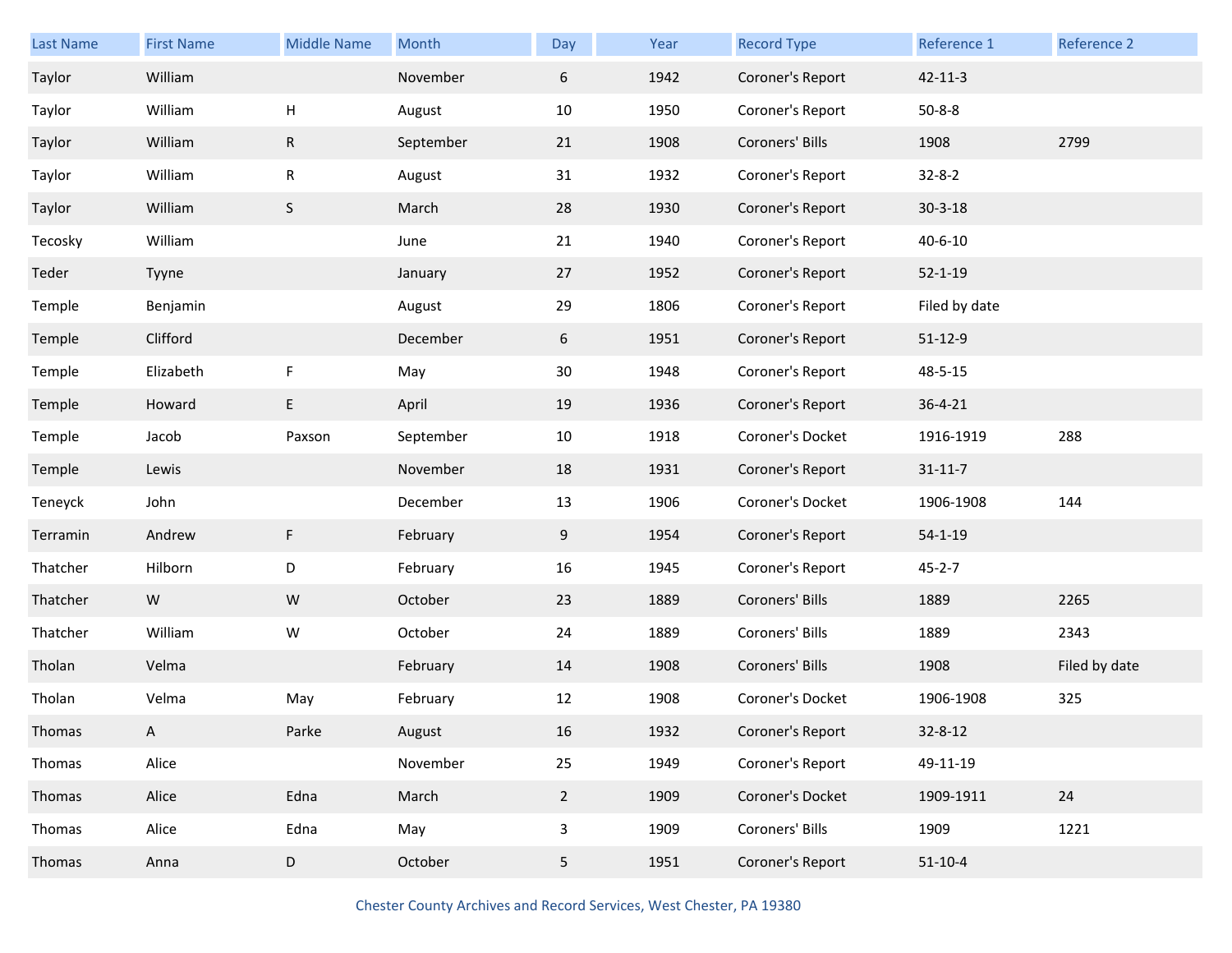| Last Name | <b>First Name</b> | <b>Middle Name</b> | Month    | Day             | Year | <b>Record Type</b> | Reference 1   | <b>Reference 2</b> |
|-----------|-------------------|--------------------|----------|-----------------|------|--------------------|---------------|--------------------|
| Thomas    | B                 | B                  | October  | 8               | 1877 | Coroner's Report   | Filed by date |                    |
| Thomas    | Barry             | Dean               | January  | 22              | 1954 | Coroner's Report   | $54 - 1 - 14$ |                    |
| Thomas    | Blanche           | F                  | November | $\overline{2}$  | 1952 | Coroner's Report   | $52 - 11 - 1$ |                    |
| Thomas    | Clarence          |                    | August   | 22              | 1951 | Coroner's Report   | $51 - 8 - 26$ |                    |
| Thomas    | Clarence          | F G                | June     | 22              | 1918 | Coroner's Docket   | 1916-1919     | 260                |
| Thomas    | David             | A                  | December | 24              | 1937 | Coroner's Report   | 37-12-13      |                    |
| Thomas    | David             | $\sf H$            | April    | 17              | 1943 | Coroner's Report   | $43 - 4 - 11$ |                    |
| Thomas    | Edward            |                    | May      | 19              | 1954 | Coroner's Report   | $54 - 5 - 21$ |                    |
| Thomas    | Edward            | ${\sf M}$          | June     | 27              | 1919 | Coroner's Docket   | 1916-1919     | 385                |
| Thomas    | Elizabeth         |                    | August   | 21              | 1917 | Coroner's Docket   | 1916-1919     | 142                |
| Thomas    | Emma              |                    | July     | 12              | 1886 | Coroners' Bills    | 1886          | Filed by Date      |
| Thomas    | Emma              |                    | July     | $\overline{7}$  | 1886 | Coroners' Bills    | 1886          | Filed by Date      |
| Thomas    | Esther            |                    | December | 27              | 1934 | Coroner's Report   | 34-12-19      |                    |
| Thomas    | Eva               |                    | January  | 22              | 1913 | Coroner's Docket   | 1912-1914     | 162                |
| Thomas    | Eva               |                    | January  | 27              | 1913 | Coroners' Bills    | 1913          | 88                 |
| Thomas    | George            |                    | July     | 30 <sup>°</sup> | 1907 | Coroner's Docket   | 1906-1908     | 238                |
| Thomas    | George            |                    | July     | 30              | 1907 | Coroners' Bills    | 1907          | 1975               |
| Thomas    | George            |                    | December | 3               | 1937 | Coroner's Report   | $37-12-4$     |                    |
| Thomas    | George            | $\sf S$            | November | 9               | 1942 | Coroner's Report   | $42 - 11 - 8$ |                    |
| Thomas    | Gerald            | S                  | June     | 26              | 1915 | Coroner's Docket   | 1915          | 50                 |
| Thomas    | Gideon            |                    | February | 4               | 1898 | Coroner's Docket   | 1897-1905     | 238                |
| Thomas    | Gideon            |                    | February | $\overline{4}$  | 1898 | Coroner's Docket   | 1891-1912     | 402                |
| Thomas    | Gideon            |                    | February | 10              | 1898 | Coroners' Bills    | 1898          | 406                |
| Thomas    | H                 | ${\sf M}$          | June     | 10              | 1918 | Coroner's Docket   | 1916-1920     | 131                |
| Thomas    | Harry             | A                  | April    | 25              | 1904 | Coroners' Bills    | 1904          | Filed by date      |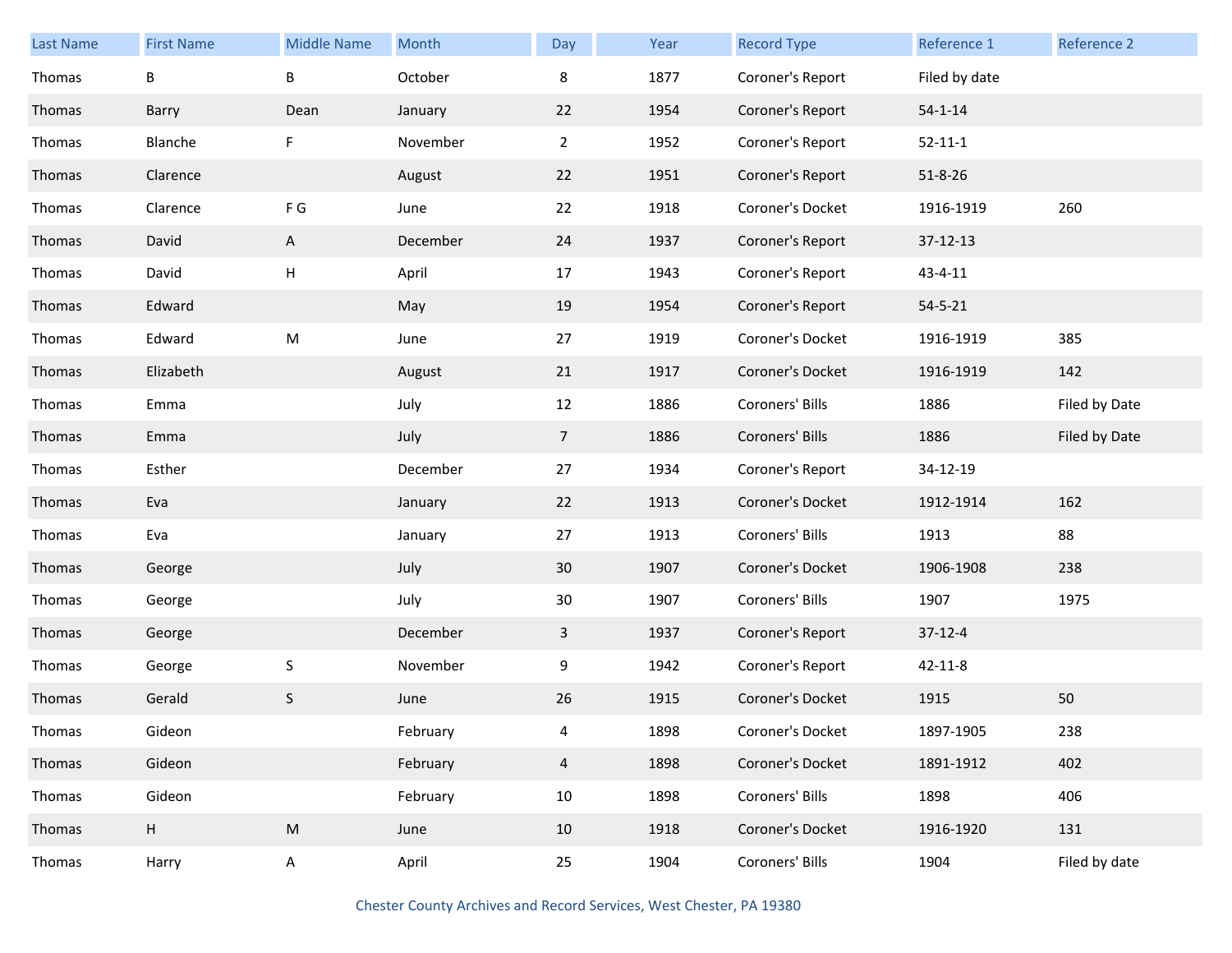| Last Name | <b>First Name</b> | <b>Middle Name</b> | Month     | Day | Year | <b>Record Type</b>      | Reference 1    | Reference 2   |
|-----------|-------------------|--------------------|-----------|-----|------|-------------------------|----------------|---------------|
| Thomas    | Henry             |                    | March     | 15  | 1910 | Coroners' Bills         | 1910           | 661           |
| Thomas    | Henry             |                    | March     | 5   | 1910 | Coroner's Docket        | 1909-1911      | 145           |
| Thomas    | Henry             | A                  | April     | 4   | 1904 | Coroner's Docket        | 1891-1912      | 408           |
| thomas    | Henry             | А                  | April     | 4   | 1904 | Coroner's Docket        | 1897-1905      | 242           |
| Thomas    | Hillie            |                    | November  | 8   | 1934 | Coroner's Report        | $34 - 11 - 3$  |               |
| Thomas    | James             |                    | November  | 5   | 1937 | Coroner's Report        | $37 - 11 - 3$  |               |
| Thomas    | Jesse             | A                  | May       | 24  | 1950 | Coroner's Report        | $50 - 5 - 18$  |               |
| Thomas    | John              |                    | April     | 22  | 1860 | <b>Quarter Sessions</b> | P/441          | Apr. 1860     |
| Thomas    | John              |                    | May       | 24  | 1860 | Coroners' Bills         | 1860           | 368           |
| Thomas    | John              |                    | July      | 9   | 1876 | Coroner's Report        | Filed by date  |               |
| Thomas    | John              | Noble              | October   | 31  | 1931 | Coroner's Report        | $31 - 10 - 10$ |               |
| Thomas    | Joseph            |                    | November  | 30  | 1954 | Coroner's Report        | 54-11-19       |               |
| Thomas    | Josephine         |                    | April     | 11  | 1954 | Coroner's Report        | $54 - 4 - 14$  |               |
| Thomas    | Llewlyn           | F                  | October   | 25  | 1932 | Coroner's Report        | $32 - 10 - 3$  |               |
| Thomas    | Mary              |                    | June      | 12  | 1936 | Coroner's Report        | $36 - 6 - 7$   |               |
| Thomas    | Paul              | R                  | December  | 11  | 1954 | Coroner's Report        | $54 - 12 - 11$ |               |
| Thomas    | Rachel            |                    | November  | 6   | 1933 | Coroner's Report        | 33-11-10       |               |
| Thomas    | Rebecca           | Diane              | April     | 13  | 1953 | Coroner's Report        | $53 - 4 - 14$  |               |
| Thomas    | Ross              |                    | March     | 5   | 1916 | Coroner's Docket        | 1916-1920      | 11            |
| Thomas    | Sarah             | А                  | April     | 12  | 1912 | Coroners' Bills         | 1912           | 811           |
| Thomas    | Sarah             | A                  | April     | 12  | 1912 | Coroners' Bills         | 1912           | Filed by date |
| Thomas    | Sarah             | $\mathsf A$        | March     | 28  | 1912 | Coroner's Docket        | 1912-1914      | 43            |
| Thomas    | Thomas            |                    | June      | 29  | 1931 | Coroner's Report        | $31 - 6 - 1$   |               |
| Thomas    | Walter            | $\sf B$            | September | 19  | 1945 | Coroner's Report        | 45-9-12        |               |
| Thomas    | Wanda             |                    | June      | 23  | 1938 | Coroner's Report        | $38 - 6 - 13$  |               |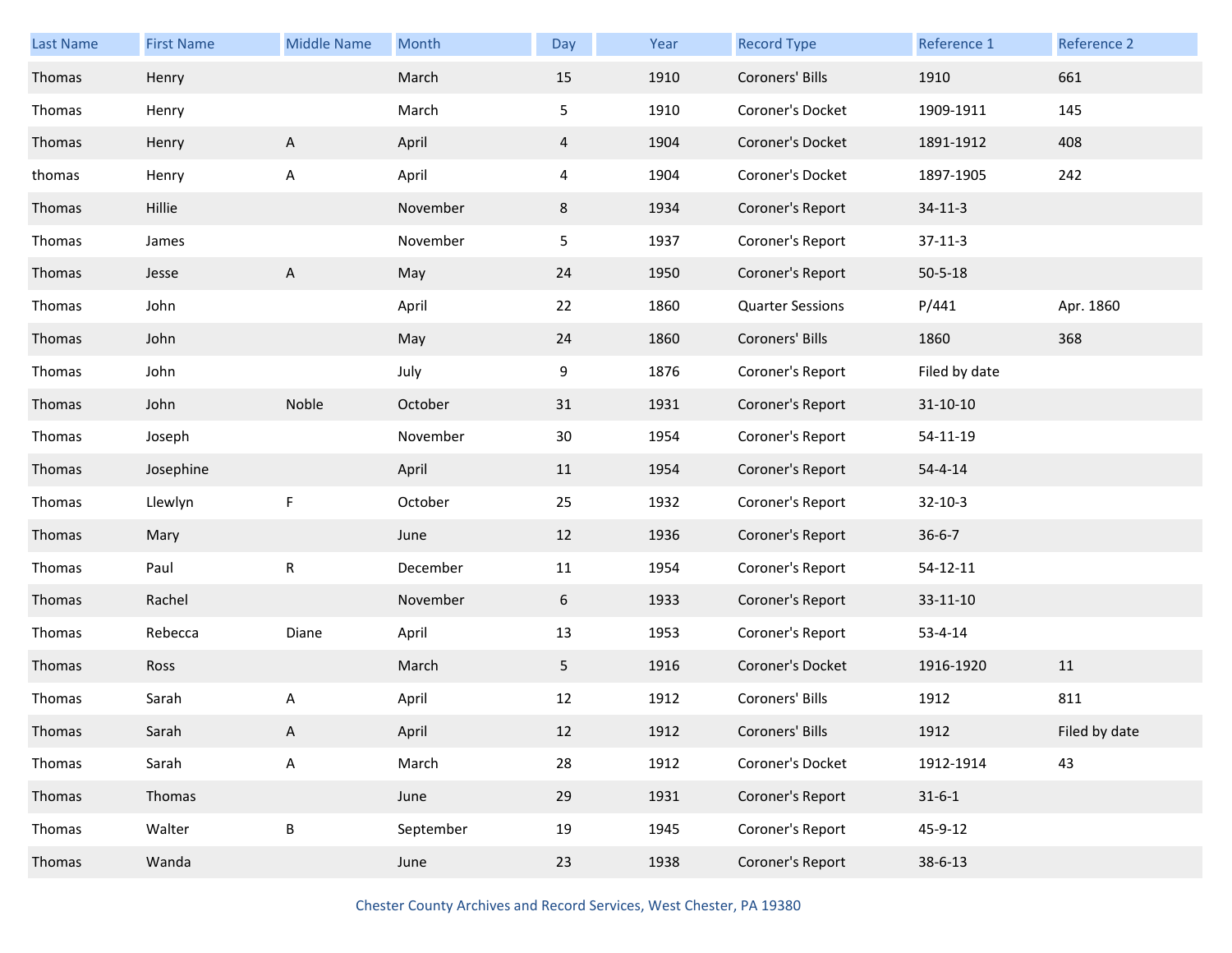| <b>Last Name</b> | <b>First Name</b>     | <b>Middle Name</b>        | Month     | Day            | Year | <b>Record Type</b>      | Reference 1   | Reference 2   |
|------------------|-----------------------|---------------------------|-----------|----------------|------|-------------------------|---------------|---------------|
| Thomas           | William               |                           | January   | 12             | 1947 | Coroner's Report        | $47 - 1 - 4$  |               |
| Thomas           | William               | $\boldsymbol{\mathsf{H}}$ | September | 10             | 1953 | Coroner's Report        | 53-9-4        |               |
| Thomas           | William               | J                         | December  | 22             | 1902 | Coroner's Docket        | 1891-1912     | 399           |
| Thomas           | William               | Jackson                   | December  | 22             | 1902 | Coroner's Docket        | 1897-1905     | 239           |
| Thome            | Eugene                |                           | July      | 17             | 1905 | Coroner's Docket        | 1897-1905     | 317           |
| Thompson         | (infant of Elizabeth) |                           | August    | 20             | 1861 | <b>Quarter Sessions</b> | Q/23          | Aug. 1861     |
| Thompson         | Alvin                 | Curtis                    | April     | 19             | 1955 | Coroner's Report        | $55 - 4 - 10$ |               |
| Thompson         | Amy                   |                           | July      | 15             | 1942 | Coroner's Report        | $42 - 7 - 9$  |               |
| Thompson         | Anna                  | B                         | May       | $\mathbf{1}$   | 1941 | Coroner's Report        | $41 - 5 - 1$  |               |
| Thompson         | Charles               |                           | March     | $\overline{4}$ | 1907 | Coroner's Docket        | 1906-1908     | 170           |
| Thompson         | Charles               |                           | March     | 5              | 1907 | Coroners' Bills         | 1907          | 747           |
| Thompson         | Charles               |                           | December  | 3              | 1941 | Coroner's Report        | $41 - 12 - 3$ |               |
| Thompson         | David                 | $\sf B$                   | January   | 24             | 1930 | Coroner's Report        | $30 - 1 - 20$ |               |
| Thompson         | Eber                  | J                         | July      | 23             | 1934 | Coroner's Report        | $34 - 7 - 15$ |               |
| Thompson         | Fondrose              |                           | May       | $\mathbf{1}$   | 1953 | Coroner's Report        | $53 - 5 - 1$  |               |
| Thompson         | Frances               |                           | December  | $\overline{7}$ | 1916 | Coroner's Docket        | 1916-1919     | 68            |
| Thompson         | Gary                  | Gene                      | March     | $\mathbf{1}$   | 1950 | Coroner's Report        | $50 - 3 - 18$ |               |
| Thompson         | Granville             |                           | December  | 9              | 1908 | Coroners' Bills         | 1908          | Filed by date |
| Thompson         | Granville             |                           | December  | 3              | 1908 | Coroner's Docket        | 1906-1908     | 436           |
| Thompson         | Harry                 |                           | October   | 25             | 1945 | Coroner's Report        | 45-10-17      |               |
| Thompson         | Harry                 | W                         | July      | 27             | 1910 | Coroners' Bills         | 1910          | 1873          |
| Thompson         | Harry                 | ${\sf W}$                 | July      | 25             | 1910 | Coroner's Docket        | 1909-1911     | 200           |
| Thompson         | J                     | Ellsworth                 | November  | 30             | 1944 | Coroner's Report        | 44-11-17      |               |
| Thompson         | James                 |                           | December  | 27             | 1905 | Coroner's Docket        | 1891-1912     | 396           |
| Thompson         | James                 |                           | December  | 27             | 1905 | Coroner's Docket        | 1897-1905     | 316           |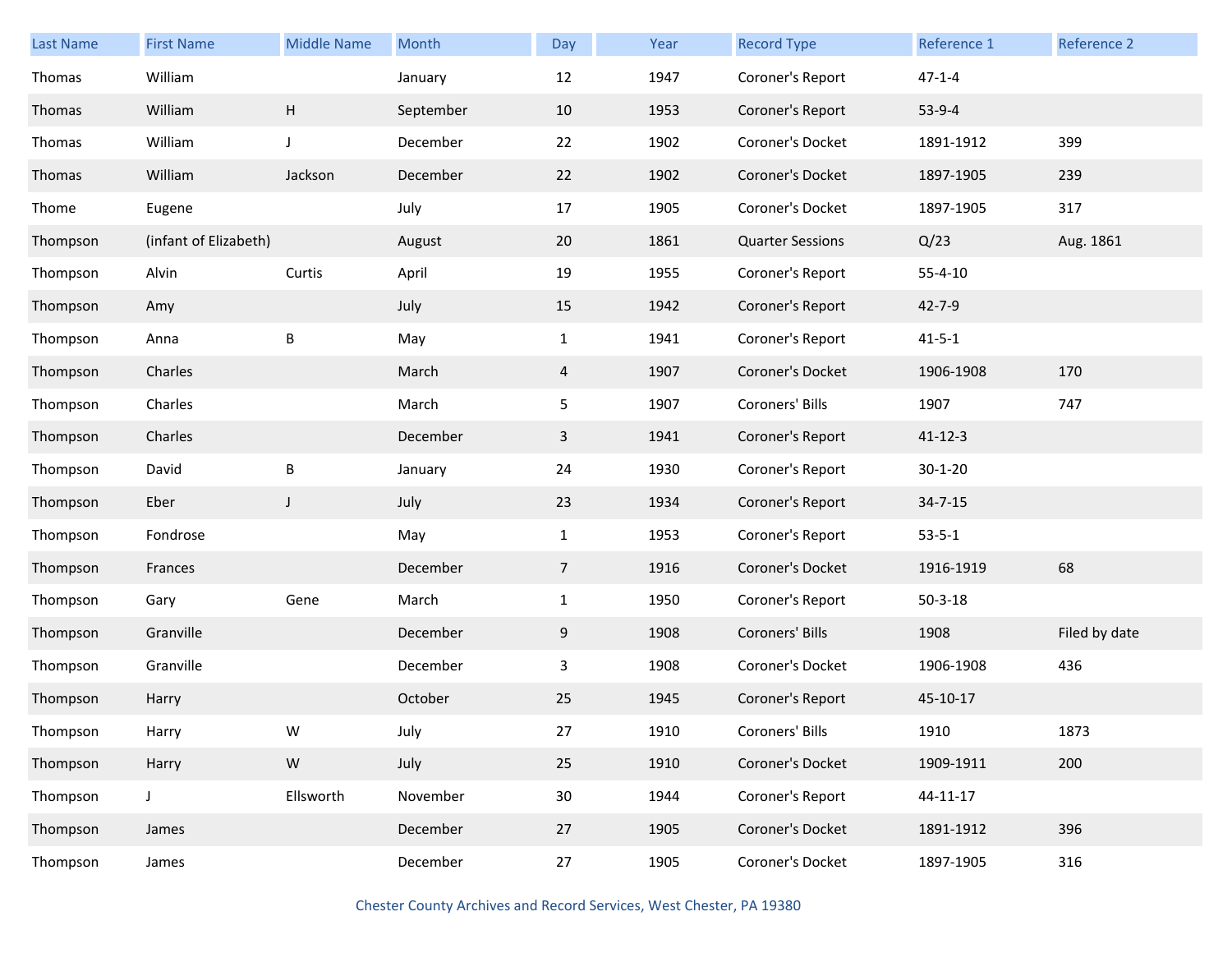| <b>Last Name</b> | <b>First Name</b> | <b>Middle Name</b> | Month     | Day             | Year | <b>Record Type</b> | Reference 1   | Reference 2   |
|------------------|-------------------|--------------------|-----------|-----------------|------|--------------------|---------------|---------------|
| Thompson         | James             |                    | December  | 29              | 1905 | Coroners' Bills    | 1905          | 3379          |
| Thompson         | James             | E                  | April     | 23              | 1944 | Coroner's Report   | $44 - 4 - 14$ |               |
| Thompson         | James             | H                  | March     | 15              | 1936 | Coroner's Report   | $36 - 3 - 7$  |               |
| Thompson         | Jesse             |                    | September | 20              | 1892 | Coroner's Report   | 1892-9-7      |               |
| Thompson         | Jesse             |                    | September | 21              | 1892 | Coroners' Bills    | 1892          | Filed by Date |
| Thompson         | Jesse             | Н                  | January   | 30              | 1943 | Coroner's Report   | $43 - 1 - 15$ |               |
| Thompson         | Lemuel            |                    | October   | 29              | 1845 | Coroners' Bills    | 1845          | 479           |
| Thompson         | Lewis             |                    | October   | 7               | 1902 | Coroner's Docket   | 1891-1912     | 403           |
| Thompson         | Louis             |                    | October   | $\overline{7}$  | 1902 | Coroner's Docket   | 1897-1905     | 238           |
| Thompson         | Martha            | Brinton            | January   | 3               | 1903 | Coroners' Bills    | 1903          | 3             |
| Thompson         | Martha            | Brinton            | January   | 2 <sup>1</sup>  | 1903 | Coroner's Docket   | 1897-1905     | 239           |
| Thompson         | Norman            | M                  | May       | 11              | 1956 | Coroner's Report   | $56 - 5 - 4$  |               |
| Thompson         | Paul              | J                  | November  | 6               | 1885 | Coroners' Bills    | 1885          | 2630          |
| Thompson         | Richard           |                    | March     | 14              | 1950 | Coroner's Report   | $50 - 3 - 4$  |               |
| Thompson         | Robert            |                    | April     | 15              | 1935 | Coroner's Report   | $35 - 4 - 12$ |               |
| Thompson         | Ronald            |                    | July      | 26              | 1947 | Coroner's Report   | 47-7-11       |               |
| Thompson         | Samuel            |                    | July      | 28              | 1908 | Coroner's Docket   | 1906-1908     | 388           |
| Thompson         | Samuel            |                    | August    | 10              | 1932 | Coroner's Report   | 32-8-16       |               |
| Thompson         | Sharpless         |                    | November  | 20              | 1953 | Coroner's Report   | 53-11-19      |               |
| Thompson         | Victor            | Е                  | January   | 21              | 1952 | Coroner's Report   | $52 - 1 - 12$ |               |
| Thompson         | Virginia          | E.                 | January   | 29              | 1941 | Coroner's Report   | $41 - 1 - 18$ |               |
| Thompson         | ${\sf W}$         | Edward             | June      | 20              | 1938 | Coroner's Report   | 38-6-10       |               |
| Thompson         | Warren            |                    | August    | $7\overline{ }$ | 1940 | Coroner's Report   | $40 - 8 - 12$ |               |
| Thompson         | William           | E                  | April     | 15              | 1954 | Coroner's Report   | $54 - 4 - 22$ |               |
| Thompson         | William           | К                  | May       | 26              | 1914 | Coroner's Docket   | 1912-1914     | 306           |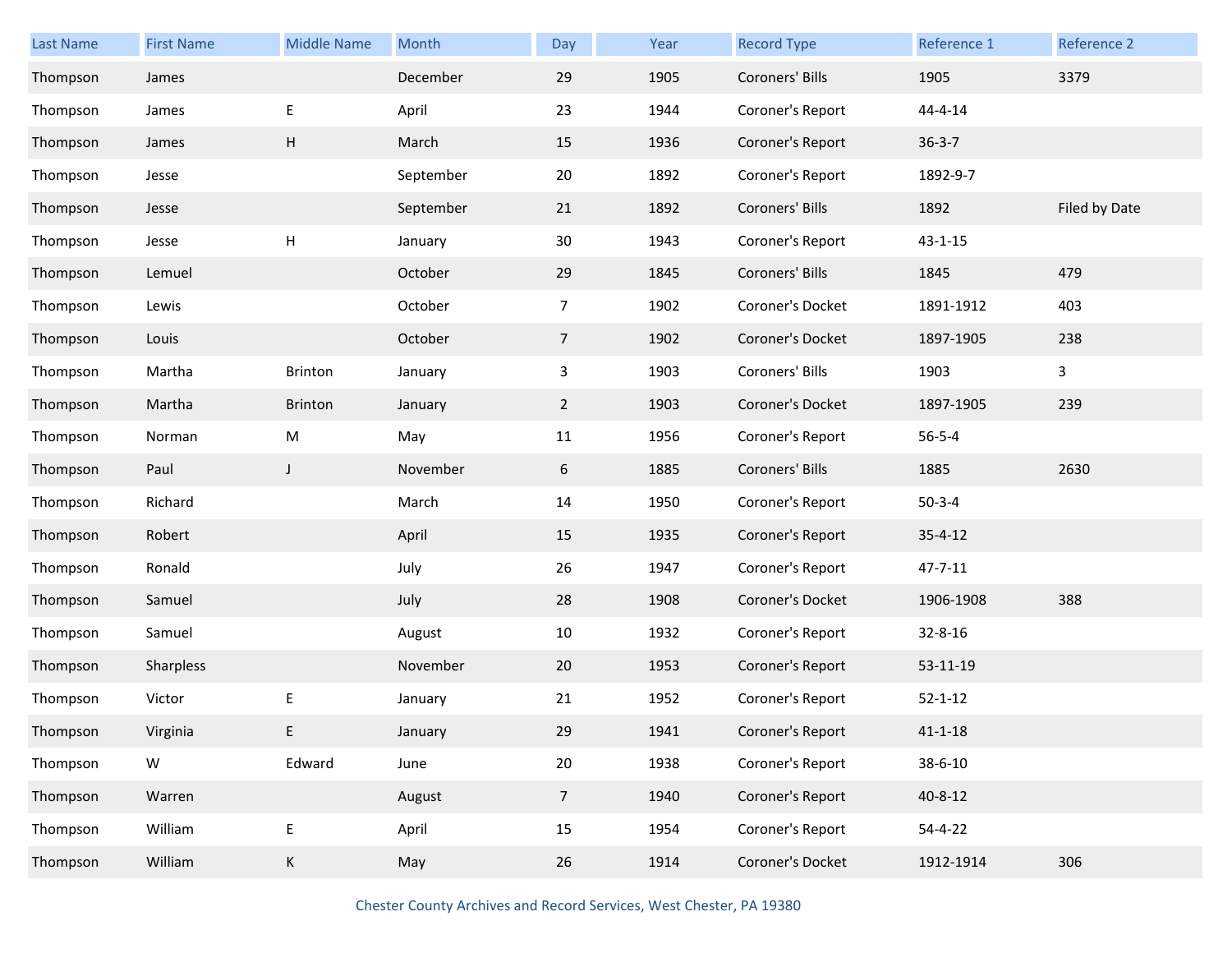| Last Name     | <b>First Name</b>   | <b>Middle Name</b> | Month     | Day          | Year | <b>Record Type</b> | Reference 1   | Reference 2   |
|---------------|---------------------|--------------------|-----------|--------------|------|--------------------|---------------|---------------|
| Thomson       | May                 |                    | August    | 19           | 1951 | Coroner's Report   | $51 - 8 - 17$ |               |
| Thomson       | William             |                    | December  | 18           | 1796 | Coroner's Report   | Filed by date |               |
| Thorn         | Engine              |                    | July      | 17           | 1905 | Coroners' Bills    | 1905          | 1782          |
| Thorn         | Louis               |                    | September | 12           | 1916 | Coroner's Docket   | 1916-1920     | 51            |
| Thorne        | Eugene              |                    | July      | 17           | 1905 | Coroner's Docket   | 1891-1912     | 408           |
| Thorne        | James               |                    | January   | 30           | 1939 | Coroner's Report   | 39-1-14       |               |
| Thorne        | Jesse               |                    | January   | 17           | 1949 | Coroner's Report   | 49-1-16       |               |
| Thornton      | Francis             |                    | January   | 8            | 1944 | Coroner's Report   | $44 - 1 - 8$  |               |
| Thornton      | Joseph              |                    | August    | 3            | 1795 | Coroner's Report   | Filed by date |               |
| Thornton      | Thomas              |                    | June      | 19           | 1955 | Coroner's Report   | $55 - 6 - 8$  |               |
| Thunder       | Ellen               |                    | December  | 18           | 1900 | Coroner's Docket   | 1897-1905     | 239           |
| Thunder       | Ellen               |                    | December  | 18           | 1900 | Coroner's Docket   | 1891-1912     | 399           |
| Thursby       | Edwin               | $\sf B$            | August    | 10           | 1943 | Coroner's Report   | $43 - 8 - 5$  |               |
| Thurston      | (child of Isabella) |                    | September | 27           | 1909 | Coroners' Bills    | 1909          | 2519          |
| Tibel         | Peter               |                    | August    | 21           | 1907 | Coroners' Bills    | 1907          | Filed by date |
| Tibel         | Peter               |                    | August    | 6            | 1907 | Coroner's Docket   | 1906-1908     | 242           |
| Tilley        | Coy                 | ${\sf W}$          | November  | $19\,$       | 1953 | Coroner's Report   | 53-11-18      |               |
| <b>Tilley</b> | Coy                 | ${\sf W}$          | December  | 15           | 1953 | Coroner's Report   | 53-11-26      |               |
| Tilli         | Thomas              |                    | January   | 16           | 1897 | Coroner's Docket   | 1891-1912     | 401           |
| Tilli         | Thomas              |                    | January   | 16           | 1897 | Coroner's Docket   | 1897-1905     | 240           |
| Tilli         | Vincenzo            |                    |           |              | 1915 | Coroner's Docket   | 1915          | 85            |
| Tillman       | Frank               | A                  | June      | $\mathbf{3}$ | 1950 | Coroner's Report   | $50 - 6 - 2$  |               |
| Tillman       | John                |                    | May       | 16           | 1899 | Coroner's Docket   | 1891-1912     | 400           |
| Tillman       | John                |                    | May       | 16           | 1899 | Coroner's Docket   | 1897-1905     | 240           |
| Tillman       | Walter              | Oliver             | December  | 17           | 1943 | Coroner's Report   | 43-12-7       |               |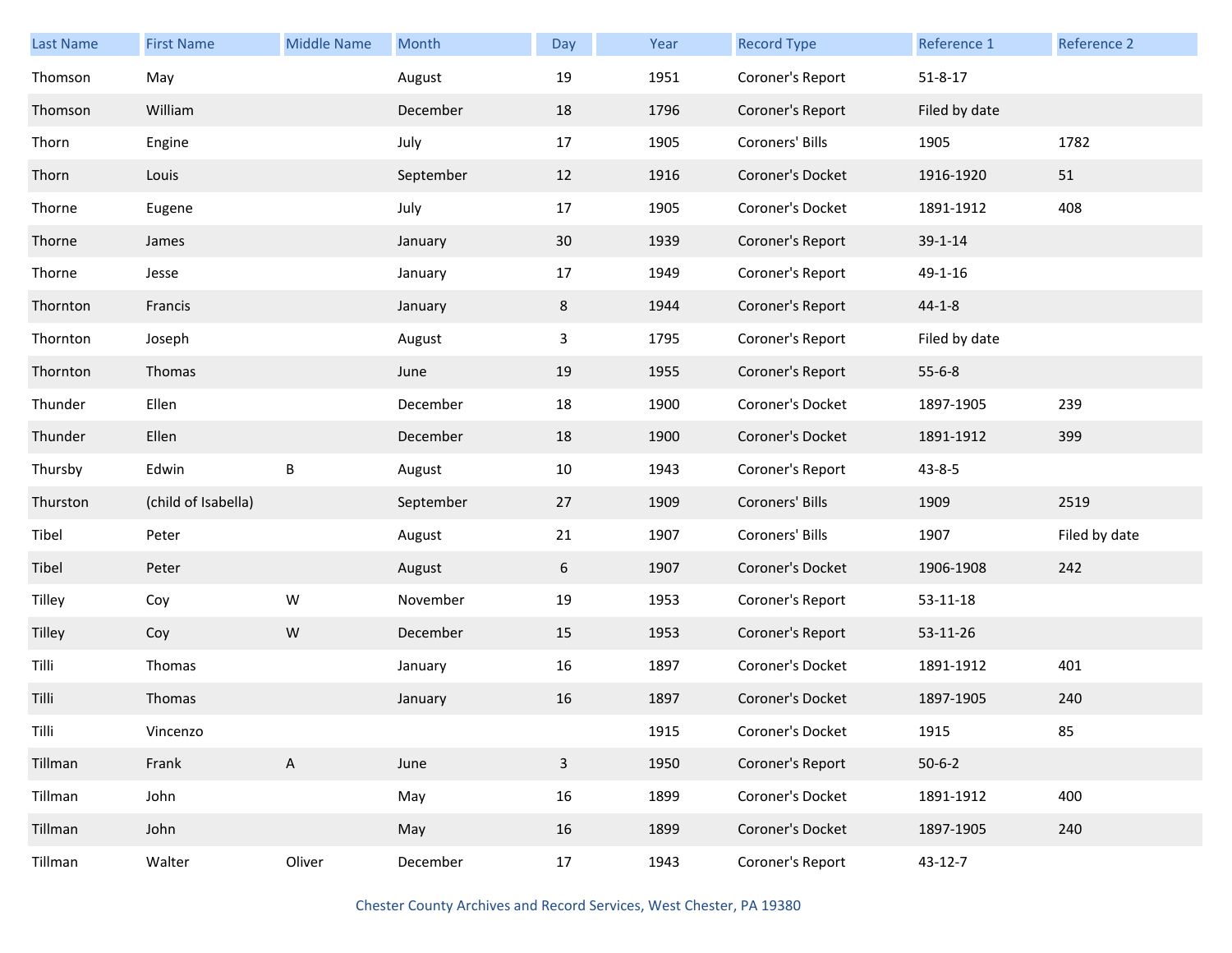| Last Name | <b>First Name</b> | <b>Middle Name</b> | Month     | Day            | Year | <b>Record Type</b>      | Reference 1   | Reference 2   |
|-----------|-------------------|--------------------|-----------|----------------|------|-------------------------|---------------|---------------|
| Timko     | John              |                    | April     | 22             | 1936 | Coroner's Report        | $36 - 4 - 23$ |               |
| Tindle    | Anna              | V                  | August    | 5              | 1915 | Coroner's Docket        | 1915          | 67            |
| Tindle    | Eli               |                    | January   | 18             | 1857 | <b>Quarter Sessions</b> | P/133         | Jan. 1857     |
| Tingley   | Estelle           | н                  | August    | 25             | 1937 | Coroner's Report        | 37-8-12       |               |
| Tinson    | Arhtur            | G                  | June      | 28             | 1944 | Coroner's Report        | 44-6-14       |               |
| Tinson    | Arthur            | James              | November  | 30             | 1948 | Coroner's Report        | 48-11-15      |               |
| Tinson    | Edward            |                    | January   | 22             | 1944 | Coroner's Report        | $44 - 1 - 21$ |               |
| Tinson    | Percy             | D                  | March     | 4              | 1933 | Coroner's Report        | $33 - 3 - 2$  |               |
| Titus     | Brown             | B                  | March     | 28             | 1933 | Coroner's Report        | 33-3-16       |               |
| Titus     | Mary              | F                  | January   | 3              | 1918 | Coroner's Docket        | 1916-1919     | 206           |
| Titus     | Robert            | B                  | February  | 27             | 1910 | Coroner's Docket        | 1909-1911     | 143           |
| Titus     | Robert            | B                  | March     | $\overline{2}$ | 1910 | Coroners' Bills         | 1910          | Filed by date |
| Tkachuk   | Pete              |                    | November  | 12             | 1930 | Coroner's Report        | $30 - 11 - 3$ |               |
| Tkacs     | John              |                    | December  | 27             | 1933 | Coroner's Report        | 33-12-14      |               |
| Tobro     | Mike              |                    | September | 16             | 1910 | Coroners' Bills         | 1910          | Filed by date |
| Tobro     | Mike              |                    | September | 9              | 1910 | Coroner's Docket        | 1909-1911     | 217           |
| Todd      | (infant of Anna)  |                    | January   | 30             | 1907 | Coroner's Docket        | 1906-1908     | 160           |
| Todd      | Ann               | Snyder             | July      | 5              | 1897 | Coroner's Docket        | 1897-1905     | 241           |
| Todd      | Anna              | S                  | July      | 5 <sub>1</sub> | 1897 | Coroner's Docket        | 1891-1912     | 404           |
| Todd      | Anna              | Snyder             | July      | 6              | 1897 | Coroners' Bills         | 1897          | 2170          |
| Todd      | Edward            | W                  | May       | 25             | 1946 | Coroner's Report        | $46 - 5 - 6$  |               |
| todd      | Elizabeth         |                    | September | $\overline{2}$ | 1905 | Coroner's Docket        | 1897-1905     | 300           |
| Todd      | Elizabeth         |                    | September | $\overline{4}$ | 1905 | Coroners' Bills         | 1905          | Filed by date |
| Todd      | Elizabeth         |                    | September | $\overline{2}$ | 1905 | Coroner's Docket        | 1891-1912     | 407           |
| Todd      | Emma              | G                  | August    | 14             | 1955 | Coroner's Report        | $55 - 8 - 11$ |               |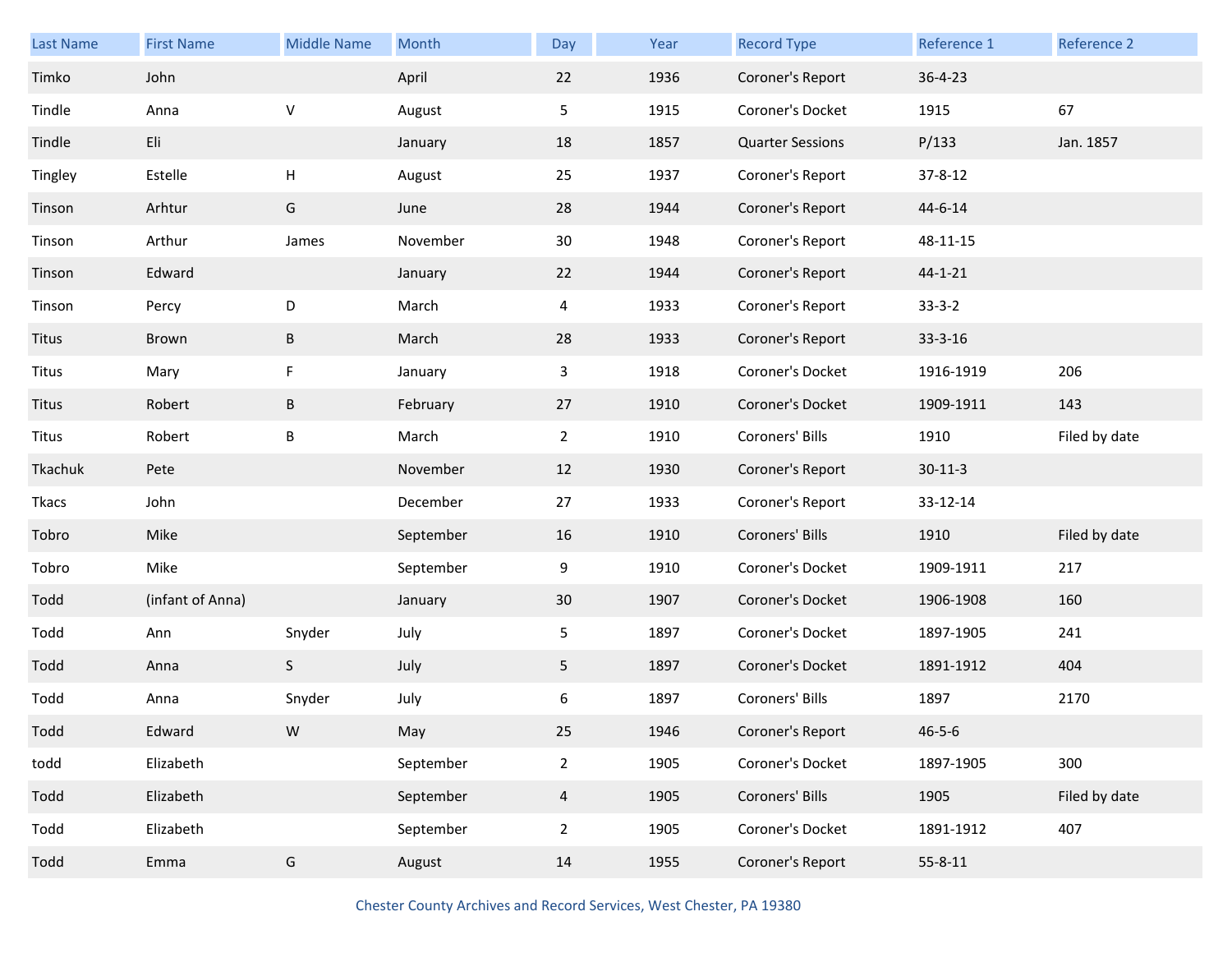| <b>Last Name</b> | <b>First Name</b> | <b>Middle Name</b> | Month     | Day             | Year | <b>Record Type</b>      | Reference 1    | Reference 2   |
|------------------|-------------------|--------------------|-----------|-----------------|------|-------------------------|----------------|---------------|
| Todd             | John              |                    | May       | 9               | 1918 | Coroner's Docket        | 1916-1920      | 127           |
| Todd             | William           | Alonzo             | October   | 16              | 1933 | Coroner's Report        | 33-10-5        |               |
| Todd             | William           | R                  | October   | $\overline{2}$  | 1950 | Coroner's Report        | $50-10-3$      |               |
| Tolarovich       | John              |                    | May       | 5               | 1941 | Coroner's Report        | $41 - 5 - 4$   |               |
| Tolson           | Elizabeth         | $\sf T$            | January   | 22              | 1945 | Coroner's Report        | $45 - 1 - 8$   |               |
| Tomcho           | Anna              |                    | September | 27              | 1949 | Coroner's Report        | 49-9-14        |               |
| Tomlinson        | Frank             |                    | September | 25              | 1936 | Coroner's Report        | 36-9-19        |               |
| Tomlinson        | Jerome            |                    | April     | 27              | 1941 | Coroner's Report        | $41 - 4 - 20$  |               |
| Tompkins         | Charles           |                    | October   | 9               | 1878 | Coroners' Bills         | 1878           | Filed by Date |
| Tompkins         | Charles           |                    | September | 20              | 1878 | Coroner's Report        | Filed by date  |               |
| Tompkins         | Jacob             |                    | September | $\overline{4}$  | 1916 | Coroner's Docket        | 1916-1919      | 40            |
| Toner            | Nicholas          |                    | March     | 17              | 1855 | <b>Quarter Sessions</b> | P/9            | Apr. 1855     |
| Toner            | Owen              |                    | May       | $\overline{7}$  | 1857 | <b>Quarter Sessions</b> | P/165          | Apr. 1857     |
| Tong             | Ternaseallo       |                    | April     | $\mathbf{3}$    | 1902 | Coroner's Docket        | 1897-1905      | 241           |
| Tong             | Thomastalla       |                    | April     | 3               | 1902 | Coroner's Docket        | 1891-1912      | 404           |
| Tony             | Temereallo        |                    | April     | $7\overline{ }$ | 1902 | Coroners' Bills         | 1902           | 947           |
| Toogood          | George            |                    | April     | 30              | 1955 | Coroner's Report        | $55 - 4 - 17$  |               |
| Tooles           | Margaret          | P                  | March     | 31              | 1949 | Coroner's Report        | 49-3-10        |               |
| Toomey           | Michael           |                    | July      | $\overline{7}$  | 1937 | Coroner's Report        | $37 - 7 - 4$   |               |
| Toorik           | Albert            |                    | July      | 17              | 1905 | Coroner's Docket        | 1897-1905      | 328           |
| Topoulos         | Athanasios        |                    | October   | 19              | 1952 | Coroner's Report        | $52 - 10 - 12$ |               |
| Topper           | Clara             | Rachel             | October   | 12              | 1917 | Coroner's Docket        | 1916-1920      | 104           |
| Tosconi          | Vincenso          |                    | January   | 14              | 1913 | Coroner's Docket        | 1912-1914      | 159           |
| Tosconi          | Vincento          |                    | January   | 27              | 1913 | Coroners' Bills         | 1913           | 43            |
| Totten           | James             |                    | January   | $\overline{4}$  | 1897 | Coroners' Bills         | 1897           | $10\,$        |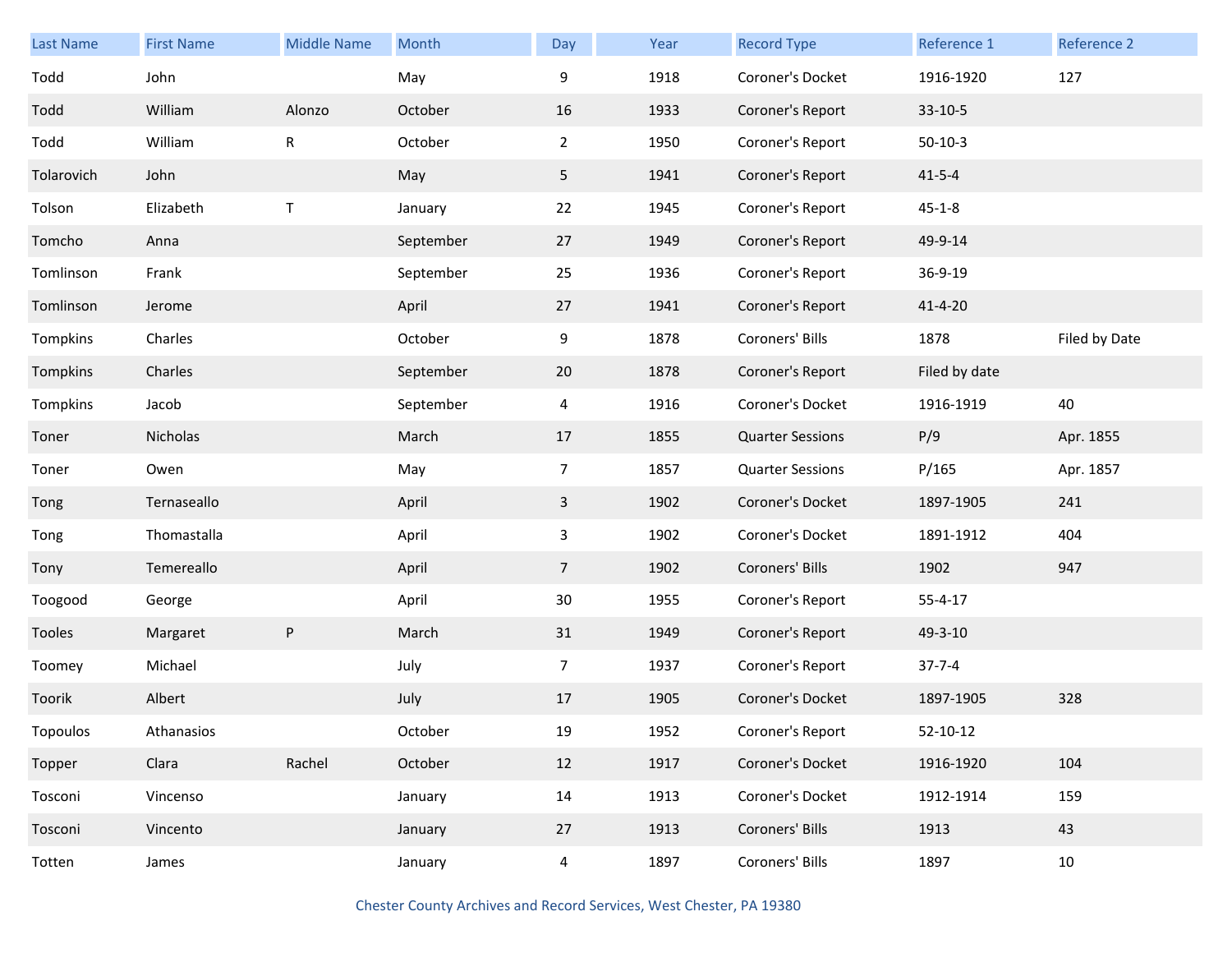| <b>Last Name</b> | <b>First Name</b> | <b>Middle Name</b> | Month     | Day          | Year | <b>Record Type</b> | Reference 1    | Reference 2   |
|------------------|-------------------|--------------------|-----------|--------------|------|--------------------|----------------|---------------|
| Totten           | James             |                    | January   | $\mathbf{3}$ | 1898 | Coroners' Bills    | 1898           | 26            |
| Totten           | James             |                    | January   | 3            | 1898 | Coroner's Docket   | 1897-1905      | 240           |
| Totten           | James             |                    | January   | $\mathbf{3}$ | 1898 | Coroner's Docket   | 1891-1912      | 402           |
| Tovrik           | Albert            |                    | August    | 21           | 1905 | Coroners' Bills    | 1905           | Filed by date |
| Townsend         | Abraham           | L                  | October   | 28           | 1889 | Coroners' Bills    | 1889           | Filed by Date |
| Townsend         | <b>Bruce</b>      | David              | December  | 15           | 1951 | Coroner's Report   | $51 - 12 - 14$ |               |
| Townsend         | Clara             | S                  | February  | 27           | 1947 | Coroner's Report   | $47 - 2 - 15$  |               |
| Townsend         | Jacob             | N                  | February  | 13           | 1942 | Coroner's Report   | $42 - 2 - 10$  |               |
| Townsend         | William           | Madison            | August    | 21           | 1907 | Coroners' Bills    | 1907           | Filed by date |
| Townsend         | William           | Madison            | August    | 17           | 1907 | Coroner's Docket   | 1906-1908      | 251           |
| Townsley         | Christianna       |                    | March     | 20           | 1912 | Coroner's Docket   | 1912-1914      | 41            |
| Townsley         | Dora              | H                  | November  | 3            | 1939 | Coroner's Report   | 39-11-19       |               |
| Townsley         | James             | $\mathsf J$        | March     | 30           | 1933 | Coroner's Report   | $33 - 3 - 9$   |               |
| Townsley         | John              | Henry              | March     | 3            | 1944 | Coroner's Report   | $44 - 3 - 3$   |               |
| Townsley         | Mary              | $\mathsf{C}$       | June      | 30           | 1887 | Coroners' Bills    | 1887           | 1612          |
| Townsley         | Mattie            | H                  | October   | $\mathbf{2}$ | 1940 | Coroner's Report   | $40 - 10 - 2$  |               |
| Townsley         | William           | B                  | July      | 23           | 1948 | Coroner's Report   | 48-7-10        |               |
| Tracey           | Mary              | Emma               | November  | 19           | 1917 | Coroner's Docket   | 1916-1919      | 181           |
| Tracy            | Patrick           |                    | May       | 19           | 1877 | Coroner's Report   | Filed by date  |               |
| Trainer          | Albert            |                    | September | 30           | 1919 | Coroner's Docket   | 1916-1920      | 179           |
| Traister         | Robert            | Armstrong          | September | 29           | 1918 | Coroner's Docket   | 1916-1919      | 296           |
| Travers          | Thomas            |                    | May       | 13           | 1910 | Coroner's Docket   | 1909-1911      | 169           |
| Travis           | John              |                    | January   | 12           | 1949 | Coroner's Report   | 49-1-12        |               |
| Travity          | Harry             | A                  | May       | 26           | 1911 | Coroner's Docket   | 1909-1911      | 327           |
| Travitz          | Harry             | A                  | June      | 21           | 1911 | Coroners' Bills    | 1911           | Filed by date |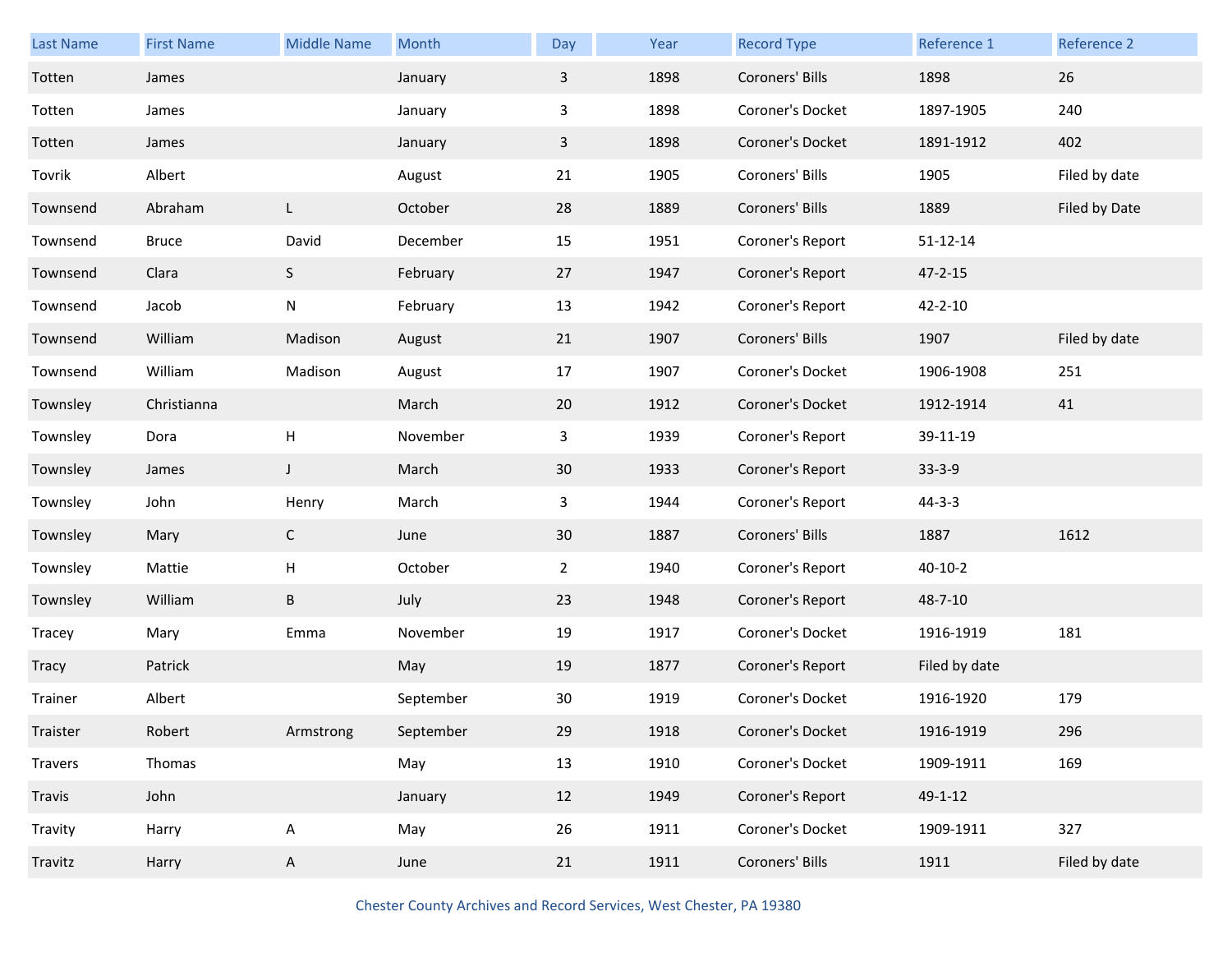| <b>Last Name</b> | <b>First Name</b> | <b>Middle Name</b> | Month    | Day          | Year | <b>Record Type</b> | Reference 1    | Reference 2    |
|------------------|-------------------|--------------------|----------|--------------|------|--------------------|----------------|----------------|
| Trebbono         | Benebitto         |                    | May      | 20           | 1949 | Coroner's Report   | 49-5-13        |                |
| Treeman          | John              | Wesley             | April    | 17           | 1914 | Coroner's Docket   | 1912-1914      | 296            |
| Trege            | Horace            | O                  | November | 13           | 1937 | Coroner's Report   | $37 - 11 - 4$  |                |
| Trego            | Charles           | Lewis              | August   | 21           | 1937 | Coroner's Report   | $37 - 8 - 9$   |                |
| Trego            | George            |                    | January  | 3            | 1912 | Coroner's Docket   | 1912-1914      | $\overline{2}$ |
| Trego            | Henrietta         |                    | December | 13           | 1942 | Coroner's Report   | $42 - 12 - 7$  |                |
| Trego            | Joseph            | D                  | May      | 17           | 1931 | Coroner's Report   | $31 - 5 - 7$   |                |
| Trego            | William           |                    | May      | 31           | 1919 | Coroner's Docket   | 1916-1920      | 161            |
| Treivilliger     | Catharine         |                    | February | 9            | 1917 | Coroner's Docket   | 1916-1920      | 66             |
| Trench           | James             |                    | June     | 14           | 1852 | Coroners' Bills    | 1852           | 133            |
| Trench           | James             |                    | August   | 9            | 1852 | Coroners' Bills    | 1852           | 157            |
| Treseder         | Gertrude          |                    | May      | 23           | 1947 | Coroner's Report   | $47 - 5 - 11$  |                |
| Tribet           | Michal            |                    | December | 15           | 1798 | Coroner's Report   | Filed by date  |                |
| Tribuiana        | Anthony           |                    | August   | 15           | 1949 | Coroner's Report   | 49-8-5         |                |
| Trickett         | Robert            | Lloyd              | November | 24           | 1955 | Coroner's Report   | $55 - 11 - 14$ |                |
| Trimble          | Frank             |                    | May      | 11           | 1918 | Coroner's Docket   | 1916-1919      | 248            |
| Trimble          | Paul              | White              | November | 22           | 1941 | Coroner's Report   | 41-11-22       |                |
| Triplett         | William           | Templeton          | December | 6            | 1940 | Coroner's Report   | $40 - 12 - 4$  |                |
| Trippe           | Isaac             |                    | March    | 20           | 1931 | Coroner's Report   | $31 - 3 - 8$   |                |
| Troilo           | John              | T.                 | November | $\mathbf{1}$ | 1944 | Coroner's Report   | 44-11-3        |                |
| Trombley         | Paul              | Walter             | October  | 15           | 1950 | Coroner's Report   | $50 - 10 - 15$ |                |
| Tronco           | John              |                    | April    | $2^{\circ}$  | 1947 | Coroner's Report   | 47-4-27        |                |
| Tronturine       | George            | $\mathsf C$        | February | 6            | 1902 | Coroner's Docket   | 1891-1912      | 403            |
| Troop            | Alice             | E                  | May      | 29           | 1944 | Coroner's Report   | 44-5-27        |                |
| Troop            | Charles           |                    | August   | 14           | 1942 | Coroner's Report   | $42 - 8 - 12$  |                |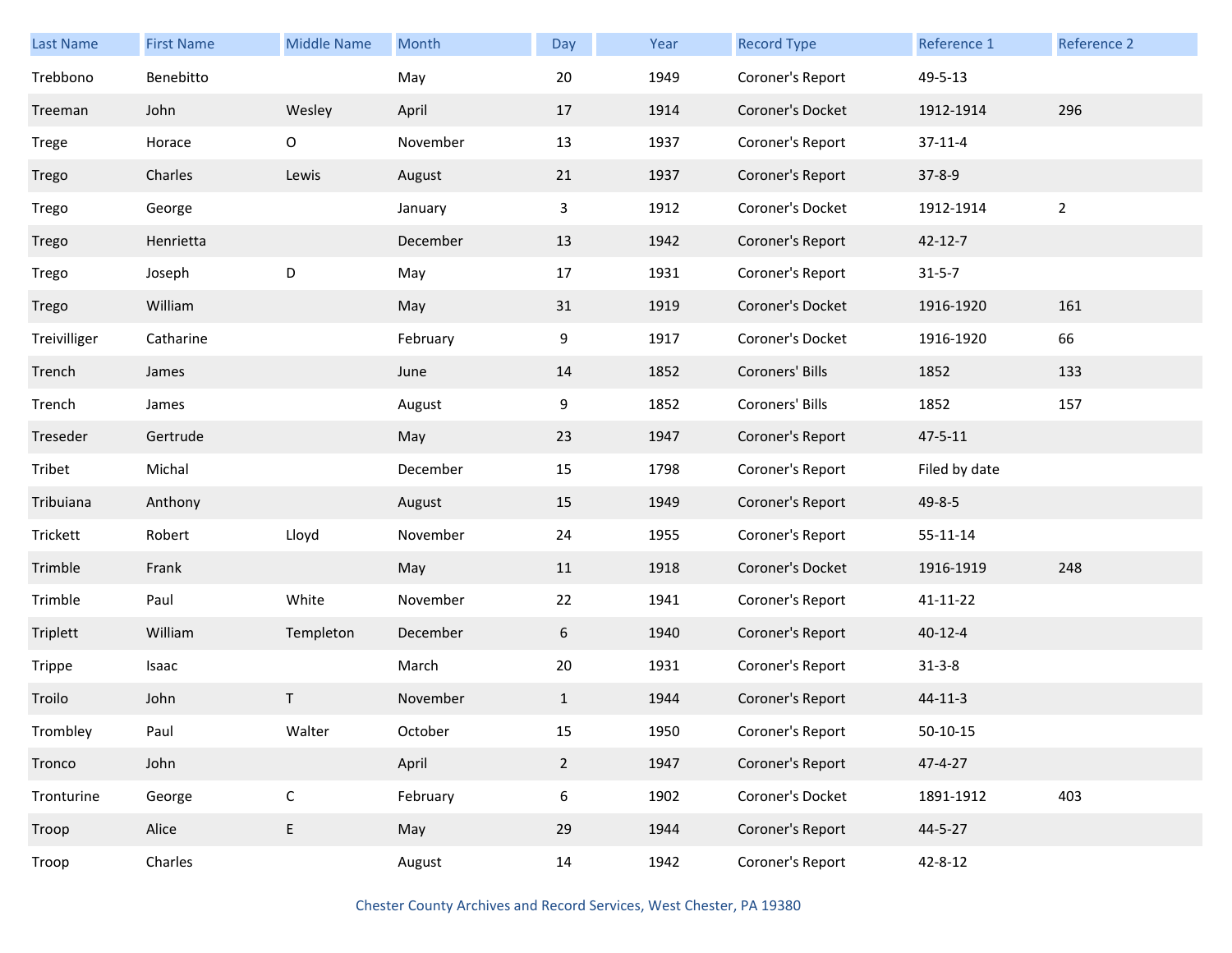| Last Name  | <b>First Name</b> | <b>Middle Name</b>                                                                                         | Month     | Day             | Year | <b>Record Type</b> | Reference 1   | Reference 2   |
|------------|-------------------|------------------------------------------------------------------------------------------------------------|-----------|-----------------|------|--------------------|---------------|---------------|
| Trough     | Ann               | $\mathsf{M}% _{T}=\mathsf{M}_{T}\!\left( a,b\right) ,\ \mathsf{M}_{T}=\mathsf{M}_{T}\!\left( a,b\right) ,$ | September | 21              | 1951 | Coroner's Report   | $51 - 9 - 14$ |               |
| Troup      | Harry             | Barton                                                                                                     | April     | 26              | 1909 | Coroners' Bills    | 1909          | Filed by date |
| Troup      | Harry             | Barton                                                                                                     | April     | 12              | 1909 | Coroner's Docket   | 1909-1911     | 41            |
| Troupe     | Clara             | May                                                                                                        | July      | 28              | 1940 | Coroner's Report   | $40 - 7 - 19$ |               |
| Trout      | Clarence          |                                                                                                            | June      | 22              | 1895 | Coroners' Bills    | 1895          | 1870, 1871    |
| Trout      | Clarence          |                                                                                                            | June      | 20              | 1895 | Coroner's Report   | 1895-6-3      |               |
| Troutman   | Annie             | A                                                                                                          | March     | $\mathbf{3}$    | 1930 | Coroner's Report   | $30-3-2$      |               |
| Trouturine | George            | $\mathsf{C}$                                                                                               | February  | 6               | 1902 | Coroner's Docket   | 1897-1905     | 242           |
| Trower     | Amos              | $\mathsf{C}$                                                                                               | August    | 30 <sup>°</sup> | 1897 | Coroners' Bills    | 1897          | 2352          |
| Trower     | Amos              | $\mathsf{C}$                                                                                               | August    | 30              | 1897 | Coroner's Docket   | 1897-1905     | 241           |
| Trowery    | Amos              |                                                                                                            | August    | 30              | 1897 | Coroner's Docket   | 1891-1912     | 403           |
| Trowery    | Amos              | $\mathsf{C}$                                                                                               | August    | 31              | 1897 | Coroners' Bills    | 1897          | Filed by Date |
| Troxell    | Anna              | Mary                                                                                                       | May       | 20              | 1943 | Coroner's Report   | 43-5-20       |               |
| Trrego     | John              |                                                                                                            | May       | 31              | 1919 | Coroner's Docket   | 1916-1920     | 162           |
| Truechter  | John              |                                                                                                            | September | 8               | 1913 | Coroners' Bills    | 1913          | 2381          |
| Truesdell  | $\mathbf{I}$      | W                                                                                                          | October   | 21              | 1894 | Coroner's Report   | 1894-10-3     |               |
| Truitt     | Doris             | L                                                                                                          | December  | 12              | 1944 | Coroner's Report   | 44-12-8       |               |
| Truitt     | Rolla             |                                                                                                            | May       | 31              | 1945 | Coroner's Report   | 45-5-20       |               |
| Trunk      | Magdalene         |                                                                                                            | August    | $\overline{4}$  | 1939 | Coroner's Report   | $39 - 8 - 2$  |               |
| Trunk      | Ruth              | Е                                                                                                          | February  | 22              | 1937 | Coroner's Report   | $37 - 2 - 23$ |               |
| Trusz      | John              |                                                                                                            | January   | 13              | 1951 | Coroner's Report   | $51 - 1 - 11$ |               |
| Trututo    | Corunna           |                                                                                                            | September | 15              | 1913 | Coroners' Bills    | 1913          | Filed by date |
| Tucek      | Joseph            |                                                                                                            | May       | $7\overline{ }$ | 1944 | Coroner's Report   | $44 - 5 - 3$  |               |
| Tuckasivic | Joe               |                                                                                                            | August    | 29              | 1913 | Coroner's Docket   | 1912-1914     | 226           |
| Tuckasivic | Joseph            |                                                                                                            | September | 8               | 1913 | Coroners' Bills    | 1913          | 2381          |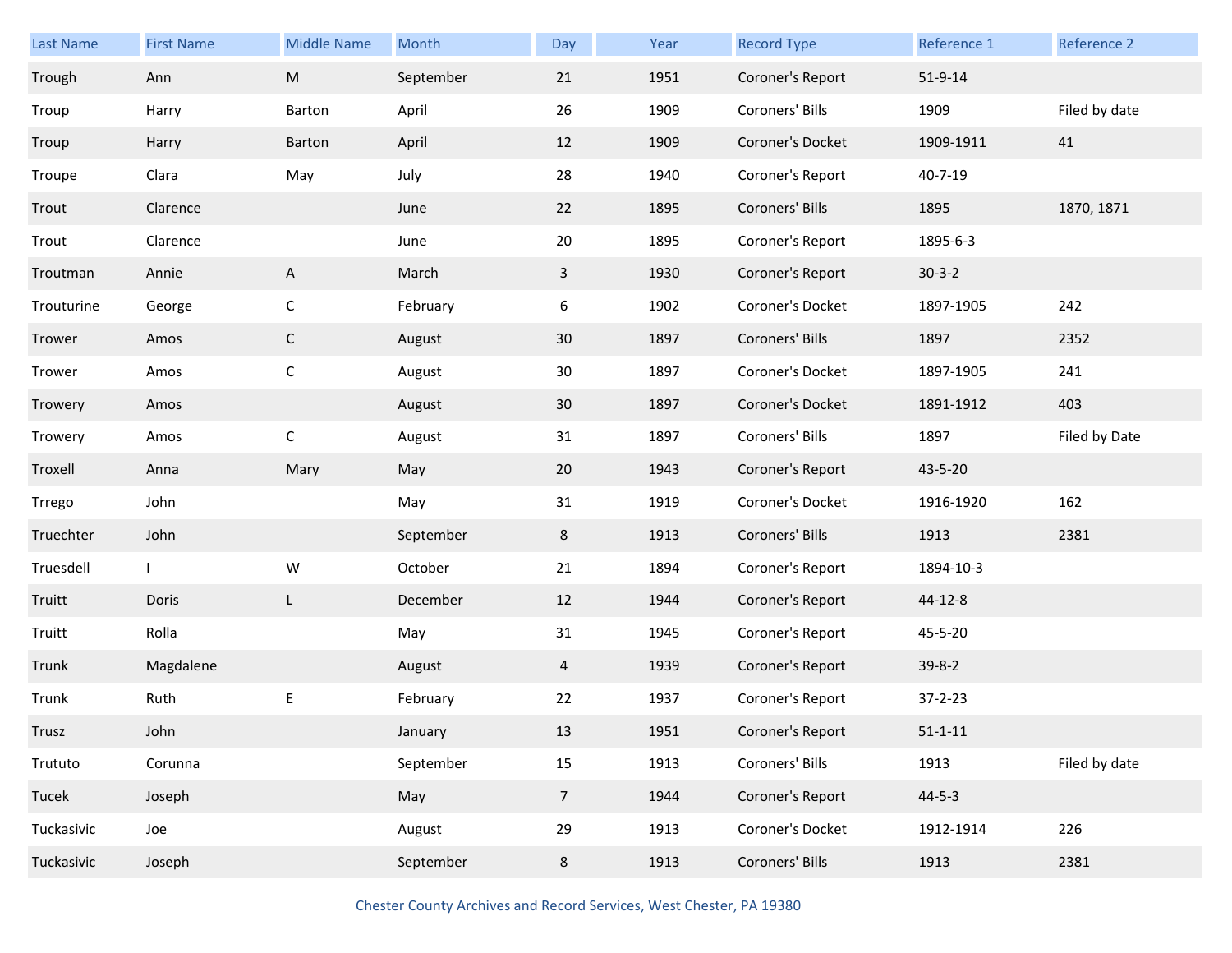| <b>Last Name</b> | <b>First Name</b>  | <b>Middle Name</b> | Month     | Day            | Year | <b>Record Type</b>      | Reference 1   | Reference 2   |
|------------------|--------------------|--------------------|-----------|----------------|------|-------------------------|---------------|---------------|
| Tucker           | Bessie             | May                | November  | 6              | 1933 | Coroner's Report        | $33 - 11 - 8$ |               |
| Tucker           | Nancy              | L                  | September | 19             | 1953 | Coroner's Report        | 53-9-12       |               |
| Tumer            | (child of George)  |                    | January   | 8              | 1902 | Coroner's Docket        | 1897-1905     | 239           |
| Tunis            | Charles            | ${\sf W}$          | August    | 4              | 1905 | Coroner's Docket        | 1891-1912     | 396           |
| Tunis            | Charles            | Worth              | August    | $\overline{4}$ | 1905 | Coroners' Bills         | 1905          | Filed by date |
| Tunis            | Charles            | Worth              | August    | 4              | 1905 | Coroner's Docket        | 1897-1905     | 296           |
| Turner           | (Infant of George) |                    | January   | 8              | 1902 | Coroner's Docket        | 1891-1912     | 400           |
| Turner           | Andrew             |                    | May       | 10             | 1887 | Coroners' Bills         | 1887          | Filed by Date |
| Turner           | Charles            |                    | October   | $\overline{4}$ | 1939 | Coroner's Report        | 39-10-3       |               |
| Turner           | Clifton            | ${\sf W}$          | January   | 23             | 1957 | Coroner's Report        | $57 - 1 - 15$ |               |
| Turner           | Gordon             | Adams              | November  | 25             | 1941 | Coroner's Report        | 41-11-24      |               |
| Turner           | Howard             | ${\sf W}$          | July      | 12             | 1906 | Coroner's Docket        | 1906-1908     | 79            |
| turner           | Joseph             |                    | November  | 5              | 1833 | Coroners' Bills         | 1833          | 702           |
| Turner           | Joseph             |                    | December  | 14             | 1890 | Coroners' Bills         | 1890          | 3096          |
| Turner           | Maria              |                    | January   | 30             | 1857 | <b>Quarter Sessions</b> | P/133         | Jan. 1857     |
| Turner           | Neta               |                    | September | 6              | 1943 | Coroner's Report        | $43 - 9 - 2$  |               |
| Turner           | Richard            | A                  | May       | 26             | 1933 | Coroner's Report        | $33 - 5 - 11$ |               |
| Turner           | William            |                    | May       | 8              | 1832 | Coroners' Bills         | 1832          | 294           |
| Turner           | William            |                    | March     | 10             | 1832 | Coroner's Report        | Filed by date |               |
| Turner           | William            | J                  | May       | 22             | 1942 | Coroner's Report        | 42-5-16       |               |
| Turner           | Worrall            | W                  | October   | 28             | 1930 | Coroner's Report        | $30 - 10 - 4$ |               |
| Turnter          | (infant of George) |                    | March     | 31             | 1902 | Coroners' Bills         | 1902          | 878           |
| Turpin           | James              |                    | November  | 5              | 1932 | Coroner's Report        | 32-11-14      |               |
| Tussey           | John               |                    | January   | 26             | 1803 | Coroner's Report        | Filed by date |               |
| Tustin           | Н                  | Louise             | August    | 20             | 1951 | Coroner's Report        | $51 - 8 - 18$ |               |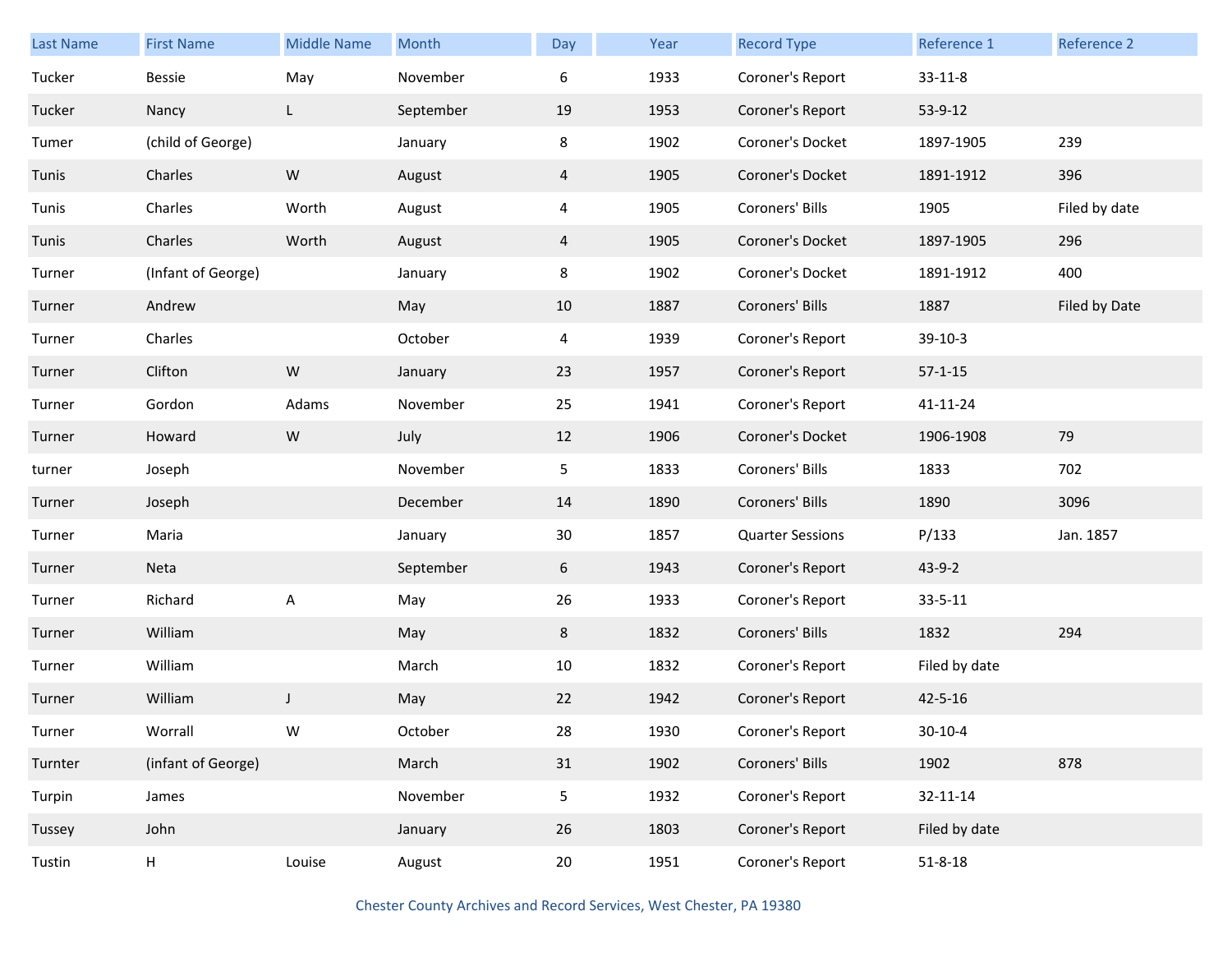| <b>Last Name</b> | <b>First Name</b> | <b>Middle Name</b> | Month    | Day | Year | <b>Record Type</b> | Reference 1   | Reference 2   |
|------------------|-------------------|--------------------|----------|-----|------|--------------------|---------------|---------------|
| Tustin           | Isaac             |                    | October  | 18  | 1877 | Coroners' Bills    | 1877          | Filed by Date |
| Tustin           | Isaac             |                    | December | 28  | 1877 | Coroners' Bills    | 1877          | Filed by Date |
| Tustin           | Isaac             |                    | April    | 18  | 1878 | Coroners' Bills    | 1878          | Filed by Date |
| Tustin           | Isaac             |                    | November | 27  | 1878 | Coroners' Bills    | 1877          | Filed by Date |
| Tustin           | Jones             |                    | December | 28  | 1877 | Coroners' Bills    | 1877          | Filed by Date |
| Tustin           | Jones             |                    | April    | 18  | 1878 | Coroners' Bills    | 1878          | Filed by Date |
| Tvorik           | Albert            |                    | July     | 17  | 1905 | Coroner's Docket   | 1891-1912     | 407           |
| Twasieczko       | Elias             |                    | February | 17  | 1944 | Coroner's Report   | $44 - 2 - 8$  |               |
| Twohig           | John              | Edward             | April    | 23  | 1951 | Coroner's Report   | $51 - 4 - 21$ |               |
| Twyman           | Andrew            |                    | March    | 14  | 1956 | Coroner's Report   | $56 - 3 - 17$ |               |
| Twyman           | Claudette         |                    | March    | 14  | 1956 | Coroner's Report   | $56 - 3 - 8$  |               |
| Twyman           | Doris             |                    | March    | 14  | 1956 | Coroner's Report   | $56 - 3 - 12$ |               |
| Twyman           | Eleanor           |                    | March    | 14  | 1956 | Coroner's Report   | $56 - 3 - 7$  |               |
| Twyman           | Harriet           |                    | March    | 14  | 1956 | Coroner's Report   | $56 - 3 - 16$ |               |
| Twyman           | Janet             |                    | March    | 14  | 1956 | Coroner's Report   | $56 - 3 - 14$ |               |
| Twyman           | John              | L                  | March    | 14  | 1956 | Coroner's Report   | $56 - 3 - 9$  |               |
| Twyman           | Joseph            |                    | March    | 14  | 1956 | Coroner's Report   | $56 - 3 - 15$ |               |
| Twyman           | Josephine         |                    | March    | 14  | 1956 | Coroner's Report   | $56 - 3 - 10$ |               |
| Twyman           | Katherine         |                    | March    | 14  | 1956 | Coroner's Report   | $56 - 3 - 6$  |               |
| Twyman           | Lewis             |                    | March    | 14  | 1956 | Coroner's Report   | $56 - 3 - 13$ |               |
| Twyman           | Robert            | E.                 | May      | 19  | 1943 | Coroner's Report   | 43-5-19       |               |
| Twyman           | Stephin           |                    | March    | 14  | 1956 | Coroner's Report   | $56 - 3 - 11$ |               |
| Tyas             | Fred              |                    | July     | 25  | 1942 | Coroner's Report   | $42 - 7 - 11$ |               |
| Tyler            | William           |                    | May      | 20  | 1946 | Coroner's Report   | $46 - 5 - 17$ |               |
| Tynes            | George            |                    | December | 28  | 1945 | Coroner's Report   | 45-12-25      |               |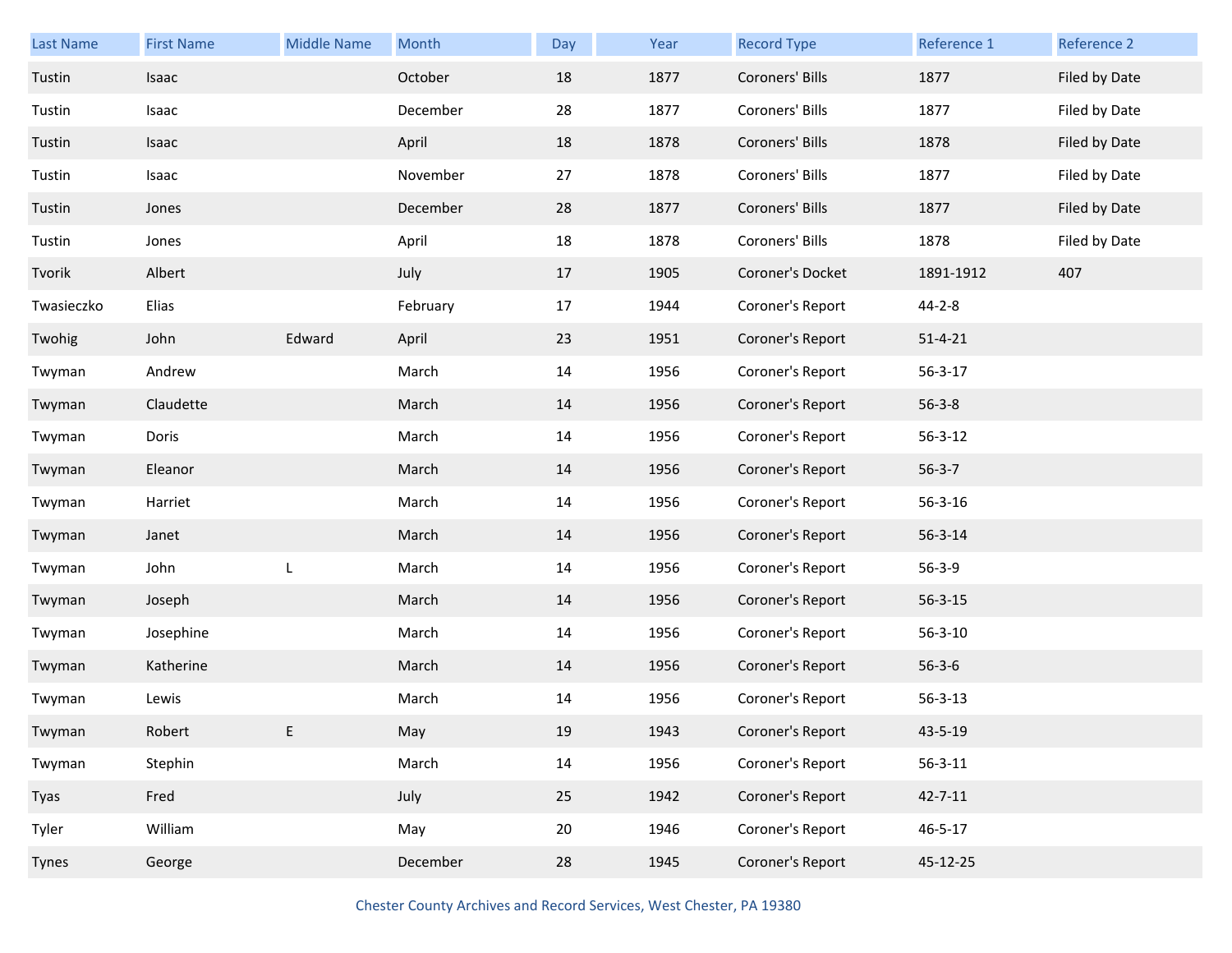| Last Name    | <b>First Name</b> | <b>Middle Name</b> | Month     | Day            | Year | <b>Record Type</b>      | Reference 1    | Reference 2   |
|--------------|-------------------|--------------------|-----------|----------------|------|-------------------------|----------------|---------------|
| Tyson        | George            | Robert             | May       | 26             | 1953 | Coroner's Report        | 53-3-23        |               |
| Tyson        | George            | Robert             | March     | 30             | 1953 | Coroner's Report        | $53 - 3 - 22$  |               |
| Tyson        | William           | Perry              | July      | 28             | 1931 | Coroner's Report        | $31 - 7 - 5$   |               |
| <b>Tzree</b> | Sara              |                    | June      | 28             | 1905 | Coroner's Docket        | 1891-1912      | 409           |
| Tzree        | Sarah             |                    | \ju       | 28             | 1905 | Coroner's Docket        | 1897-1905      | 295           |
| Uble         | Richard           |                    | April     | 26             | 1853 | <b>Quarter Sessions</b> | O/384          | Apr. 1853     |
| Udderzook    | Frank             |                    | October   | 29             | 1888 | Coroners' Bills         | 1888           | 2558          |
| Uhilik       | Steve             |                    | December  | 5 <sub>1</sub> | 1947 | Coroner's Report        | 47-12-22       |               |
| Uiand        | William           | ${\sf P}$          | August    | 18             | 1896 | Coroners' Bills         | 1896           | 2392          |
| Ulla         | Tomas             |                    | January   | 26             | 1917 | Coroner's Docket        | 1916-1920      | 63            |
| Ullman       | Lewis             | ${\sf R}$          | January   | 16             | 1943 | Coroner's Report        | $43 - 1 - 10$  |               |
| Ulrich       | John              |                    | January   | 26             | 1885 | Coroners' Bills         | 1885           | 188           |
| Umbach       | Kendall           | Warren             | September | 13             | 1954 | Coroner's Report        | $54 - 8 - 11$  |               |
| Umble        | Amos              |                    | April     | $\mathbf{3}$   | 1947 | Coroner's Report        | 47-4-24        |               |
| Umble        | Samuel            | G                  | June      | 11             | 1952 | Coroner's Report        | $52 - 6 - 9$   |               |
| Umilo        | Tomasso           |                    | October   | 22             | 1938 | Coroner's Report        | 38-10-13       |               |
| Umstead      | Lillian           |                    | July      | 4              | 1951 | Coroner's Report        | $51 - 7 - 6$   |               |
| Umsted       | Calvin            | B                  | June      | 13             | 1941 | Coroner's Report        | $41 - 6 - 6$   |               |
| Unangst      | John              | P                  | November  | 10             | 1950 | Coroner's Report        | $50 - 11 - 11$ |               |
| Underwood    | Amos              |                    | December  | 21             | 1918 | Coroner's Docket        | 1916-1919      | 329           |
| Underwood    | Anna              | E                  | June      | $11\,$         | 1901 | Coroner's Docket        | 1897-1905      | 252           |
| Underwood    | Anne              | E                  | June      | 11             | 1901 | Coroner's Docket        | 1891-1912      | 409           |
| Underwood    | Annie             | $\mathsf E$        | June      | 18             | 1901 | Coroners' Bills         | 1901           | 1753          |
| Underwood    | Eliza             |                    | March     | $\mathbf{1}$   | 1911 | Coroners' Bills         | 1911           | Filed by date |
| Underwood    | Eliza             | Н                  | March     | $\mathbf{1}$   | 1911 | Coroner's Docket        | 1909-1911      | 293           |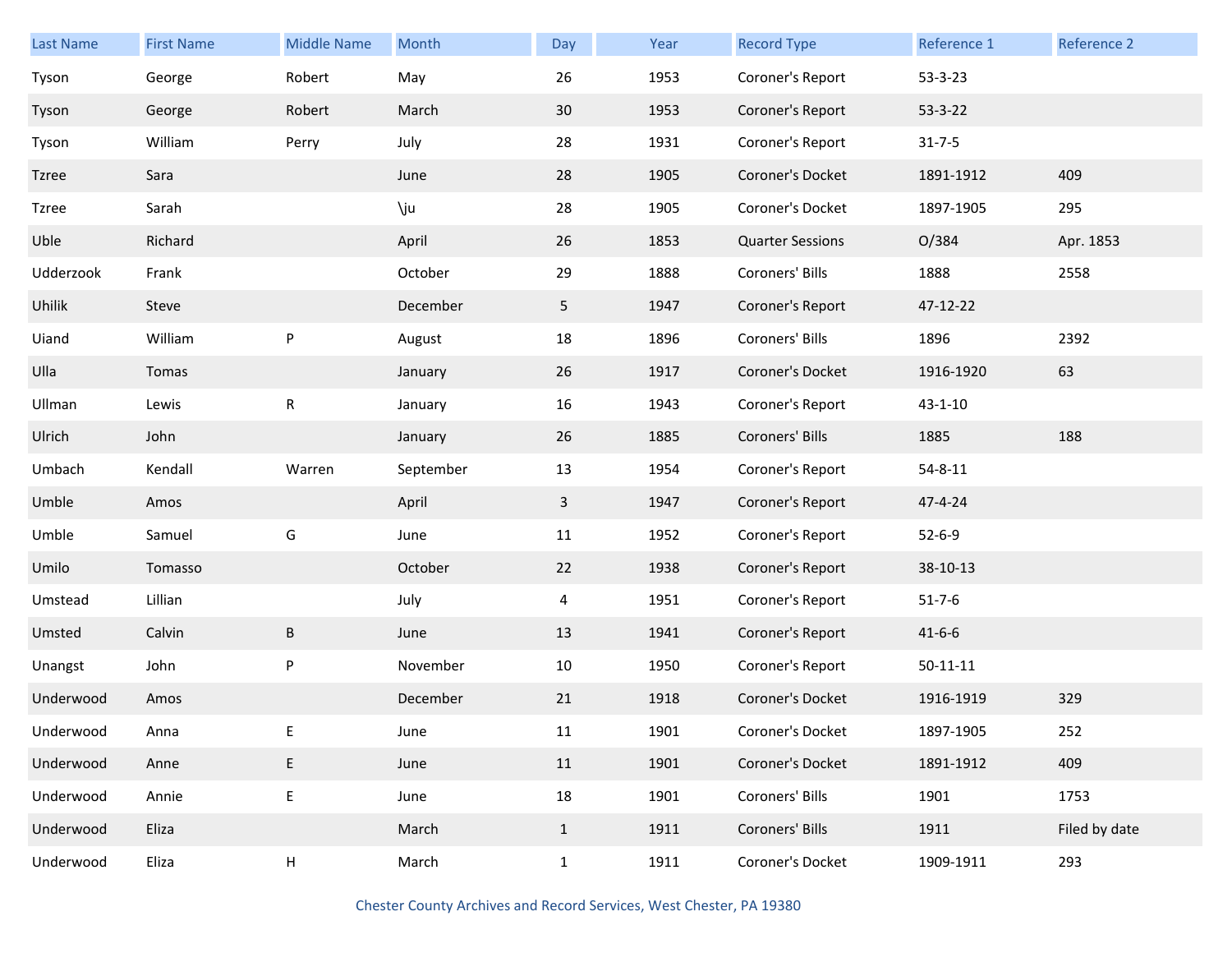| Last Name | <b>First Name</b> | <b>Middle Name</b> | Month     | Day             | Year | <b>Record Type</b>      | Reference 1    | Reference 2   |
|-----------|-------------------|--------------------|-----------|-----------------|------|-------------------------|----------------|---------------|
| Underwood | James             |                    | April     | 16              | 1857 | <b>Quarter Sessions</b> | P/157          | Apr. 1857     |
| unknown   |                   |                    | October   | 18              | 1898 | Coroner's Docket        | 1897-1905      | 243           |
| unknown   | (infant)          |                    | February  | 14              | 1953 | Coroner's Report        | $53 - 2 - 12$  |               |
| Unruh     | Sidney            | L                  | December  | 25              | 1936 | Coroner's Report        | 36-12-14       |               |
| Unswort   | John              |                    | March     | 18              | 1861 | Coroners' Bills         | 1861           | 194           |
| Urata     | Mack              | Τ                  | September | 22              | 1915 | Coroner's Docket        | 1915           | 80            |
| Ure       | Edna              | Drew               | December  | $\mathbf{1}$    | 1955 | Coroner's Report        | $55 - 12 - 2$  |               |
| Ure       | W.                | Scott              | September | 10              | 1955 | Coroner's Report        | $55-9-5$       |               |
| Urian     | William           | Marvel             | October   | 22              | 1951 | Coroner's Report        | $51 - 10 - 12$ |               |
| Urmy      | Samuel*           |                    | February  | 9               | 1830 | Coroner's Report        | Filed by date  |               |
| Urnback   | Enos              |                    | January   | 30              | 1854 | <b>Quarter Sessions</b> | O/432          | Jan. 1854     |
| Urner     | Elizabeth         |                    | January   | 5               | 1885 | Coroners' Bills         | 1885           | 3101          |
| Urner     | Emily             | Н                  | July      | 18              | 1915 | Coroner's Docket        | 1915           | 62            |
| Urner     | Lorrence          | B                  | February  | 11              | 1952 | Coroner's Report        | $52 - 2 - 10$  |               |
| Urwin     | Elisha            | E                  | April     | 5               | 1886 | Coroners' Bills         | 1886           | Filed by Date |
| Uwischo   | (infant)          |                    | June      | 13              | 1953 | Coroner's Report        | $53 - 6 - 9$   |               |
| Vacchina  | Joseph            |                    | November  | 28              | 1953 | Coroner's Report        | 53-11-31       |               |
| Vadine    | Thomas            |                    | November  | 22              | 1935 | Coroner's Report        | 35-11-12       |               |
| Vaijda    | Joseph            | F                  | May       | 19              | 1945 | Coroner's Report        | 45-5-14        |               |
| Vail      | Martin            |                    | June      | 9               | 1876 | Coroner's Report        | Filed by date  |               |
| Vaillant  | Geo               | Clapp              | May       | 13              | 1945 | Coroner's Report        | $45 - 5 - 10$  |               |
| Valenteen | Nicholas          | Vincent            | May       | 30 <sub>o</sub> | 1955 | Coroner's Report        | $55 - 5 - 23$  |               |
| Valentine | Albert            | L                  | March     | 13              | 1911 | Coroners' Bills         | 1911           | Filed by date |
| Valentine | Albert            | LaMann             | March     | 12              | 1911 | Coroner's Docket        | 1909-1911      | 299           |
| Valentine | Carie             | ${\sf M}$          | March     | 31              | 1897 | Coroners' Bills         | 1897           | 1028          |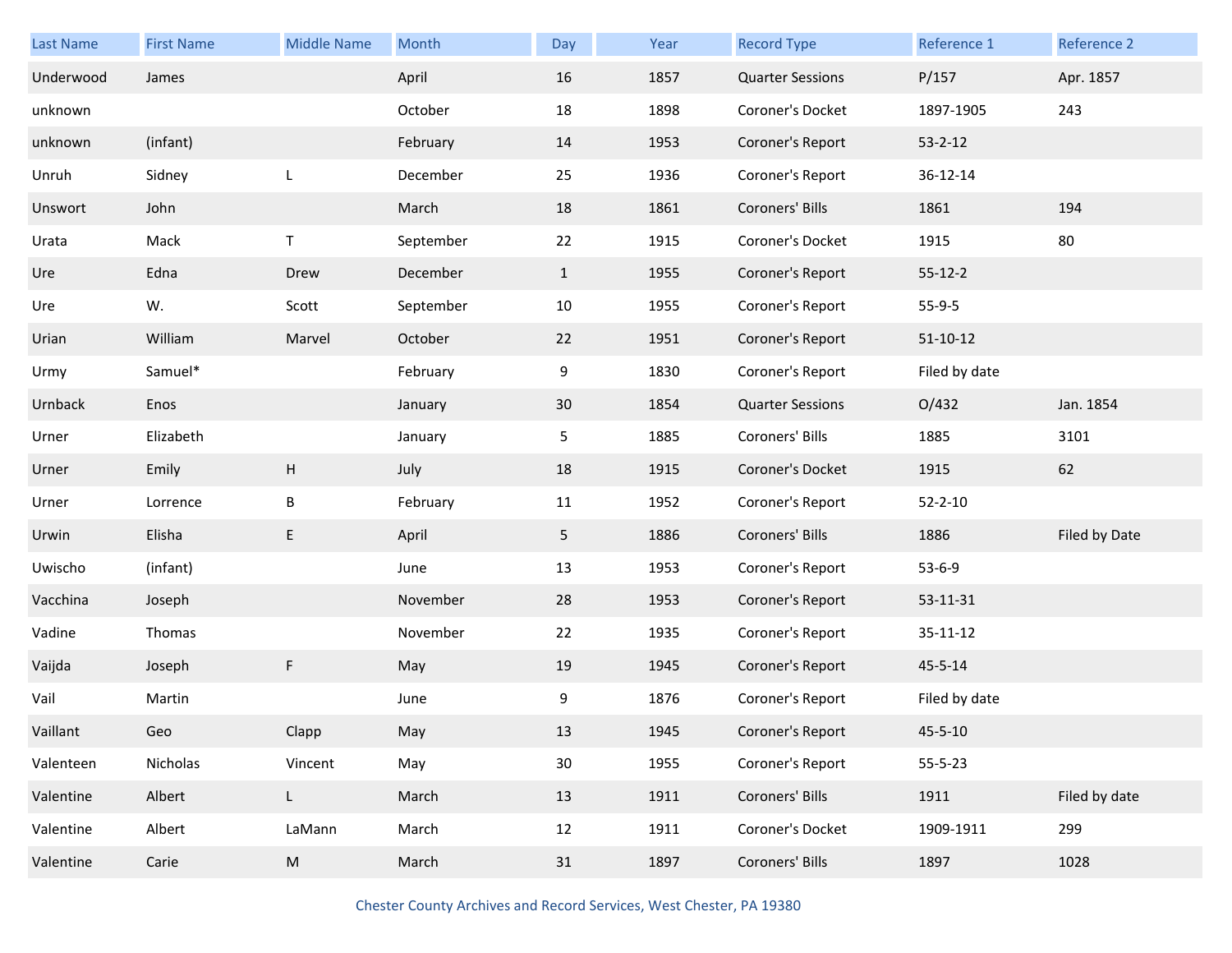| Last Name   | <b>First Name</b> | <b>Middle Name</b> | Month    | Day            | Year | <b>Record Type</b>      | Reference 1   | Reference 2   |
|-------------|-------------------|--------------------|----------|----------------|------|-------------------------|---------------|---------------|
| Valentine   | Carrie            |                    | March    | 29             | 1897 | Coroner's Docket        | 1891-1912     | 426           |
| Valentine   | Carrie            | ${\sf M}$          | March    | 29             | 1897 | Coroners' Bills         | 1897          | 1088          |
| Valentine   | Carrie            | ${\sf M}$          | March    | 29             | 1897 | Coroner's Docket        | 1897-1905     | 253           |
| Valentine   | Fleming           |                    | June     | $\mathbf{1}$   | 1858 | Coroners' Bills         | 1858          | 293           |
| Valentine   | Fleming           |                    | April    | 27             | 1858 | <b>Quarter Sessions</b> | P/274         | Apr. 1858     |
| Valentine   | Howard            | T                  | March    | $\overline{2}$ | 1947 | Coroner's Report        | $47 - 3 - 1$  |               |
| Valentine   | James             |                    | February | 4              | 1936 | Coroner's Report        | $36 - 2 - 2$  |               |
| Valentine   | Joseph            |                    | July     | 23             | 1905 | Coroner's Docket        | 1897-1905     | 304           |
| Valentine   | Joseph            |                    | July     | 30             | 1905 | Coroner's Docket        | 1891-1912     | 428           |
| Valentine   | Joseph            |                    | August   | $\overline{7}$ | 1905 | Coroners' Bills         | 1905          | Filed by date |
| Valentine   | Lydia             |                    | June     | 17             | 1806 | Coroner's Report        | Filed by date |               |
| Valerio     | Cancettu          |                    | October  | 9              | 1918 | Coroner's Docket        | 1916-1919     | 301           |
| Valerio     | Charles           |                    | January  | 26             | 1937 | Coroner's Report        | $37 - 1 - 16$ |               |
| Valetta     | Antonio           |                    | October  | 22             | 1954 | Coroner's Report        | 54-10-13      |               |
| Vallala     | Louis             |                    | February | 19             | 1945 | Coroner's Report        | $45 - 2 - 17$ |               |
| Vallette    | Lillian           |                    | February | 12             | 1943 | Coroner's Report        | $43 - 2 - 7$  |               |
| Valucci     | Albert            |                    | August   | 15             | 1939 | Coroner's Report        | 39-8-12       |               |
| Van Arsdale | Martha            | Jennie             | January  | 6              | 1953 | Coroner's Report        | $53-1-8$      |               |
| Van Buskirk | Gene              | Ellis              | August   | 31             | 1954 | Coroner's Report        | 54-8-15       |               |
| Van Buskirk | Robert            | Lee                | August   | 31             | 1954 | Coroner's Report        | $54 - 8 - 16$ |               |
| Van Leer    | Henry             |                    | July     | 11             | 1904 | Coroner's Docket        | 1891-1912     | 427           |
| Van Syckel  | Harold            | F                  | July     | 24             | 1952 | Coroner's Report        | $52 - 7 - 15$ |               |
| Vandergriff | Joseph            | F                  | February | 10             | 1955 | Coroner's Report        | $55 - 2 - 10$ |               |
| Vandergrift | Arthur            |                    | May      | 29             | 1906 | Coroner's Docket        | 1906-1908     | 62            |
| Vanderslice | Caroline          |                    | June     | 27             | 1907 | Coroner's Docket        | 1906-1908     | 223           |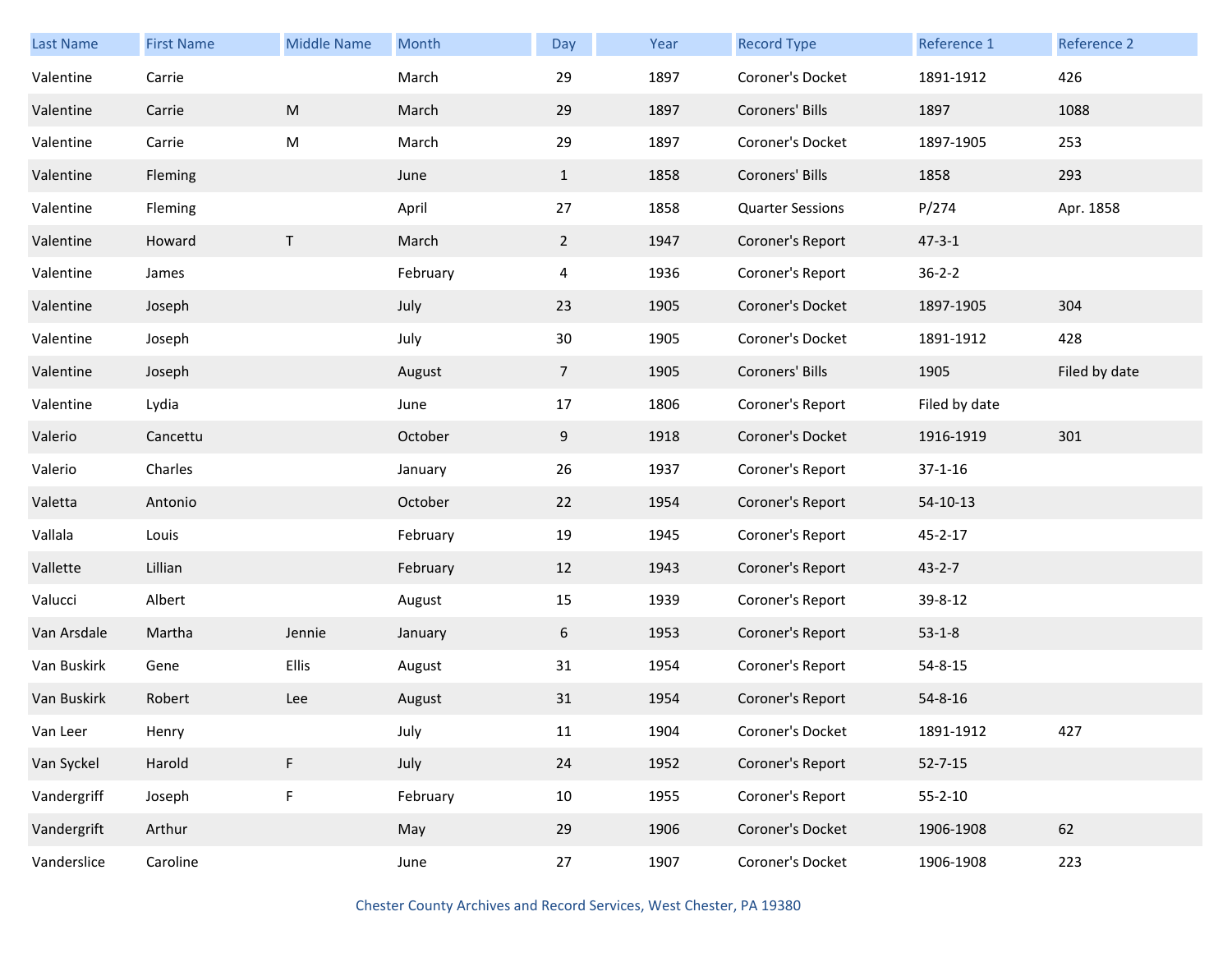| <b>Last Name</b> | <b>First Name</b> | <b>Middle Name</b> | Month     | Day            | Year | <b>Record Type</b> | Reference 1   | Reference 2   |
|------------------|-------------------|--------------------|-----------|----------------|------|--------------------|---------------|---------------|
| Vanderslice      | Chas.             | ${\sf M}$          | January   | 29             | 1945 | Coroner's Report   | $45 - 1 - 2$  |               |
| Vanderslice      | Elmer             | A                  | February  | 8              | 1950 | Coroner's Report   | $50 - 2 - 7$  |               |
| Vanderslice      | George            | Harry              | January   | $\overline{7}$ | 1930 | Coroner's Report   | $30-1-3$      |               |
| Vanderslice      | Martha            | W                  | October   | $\overline{4}$ | 1918 | Coroner's Docket   | 1916-1919     | 297           |
| Vanderslice      | Mary              |                    | December  | 27             | 1888 | Coroners' Bills    | 1888          | Filed by Date |
| Vanderslice      | Mary              |                    | December  | 27             | 1888 | Coroners' Bills    | 1888          | Filed by Date |
| Vanderslice      | William           |                    | May       | 7 <sup>7</sup> | 1886 | Coroners' Bills    | 1886          | Filed by Date |
| Vanderslice      | William           |                    | May       | 10             | 1886 | Coroners' Bills    | 1886          | 1357          |
| Vandever         | Curtis            |                    | September | $\overline{7}$ | 1910 | Coroner's Docket   | 1909-1911     | 216           |
| Vandever         | curtis            |                    | September | 16             | 1910 | Coroners' Bills    | 1910          | 2383-2397     |
| Vandever         | Lydia             |                    | March     | 25             | 1935 | Coroner's Report   | $35 - 3 - 14$ |               |
| Vandever         | William           | W S                | June      | 28             | 1936 | Coroner's Report   | $36 - 6 - 18$ |               |
| Vandustice       | John              |                    | March     | $\mathbf{3}$   | 1831 | Coroner's Report   | Filed by date |               |
| VanLear          | Carmen            |                    | May       | 8              | 1930 | Coroner's Report   | $30 - 5 - 8$  |               |
| VanLeer          | Caesar            |                    | April     | 15             | 1895 | Coroners' Bills    | 1895          | 975, 976, 977 |
| Vanleer          | Henry             |                    | August    | $\mathbf{1}$   | 1904 | Coroners' Bills    | 1904          | 1827          |
| VanLeer          | Henry             |                    | June      | 11             | 1904 | Coroner's Docket   | 1897-1905     | 253           |
| VanTine          | David             | William            | January   | 25             | 1948 | Coroner's Report   | 48-1-12       |               |
| VanValen         | Albert            | S                  |           |                |      | Coroner's Report   | 49-7-33       |               |
| Vanvechten       | Elmo              | Н                  | October   | 20             | 1954 | Coroner's Report   | 54-10-12      |               |
| Varnes           | Adarene           | E.                 | March     | 19             | 1955 | Coroner's Report   | $55 - 3 - 10$ |               |
| Varnes           | Judith            |                    | April     | 12             | 1943 | Coroner's Report   | $43 - 4 - 7$  |               |
| Varnes           | Mary              | $\mathsf E$        | December  | 25             | 1950 | Coroner's Report   | 50-12-21      |               |
| Vas              | Kristof           |                    | March     | $\overline{4}$ | 1909 | Coroner's Docket   | 1909-1911     | 26            |
| Vas              | Kristof           |                    | March     | 29             | 1909 | Coroners' Bills    | 1909          | Filed by date |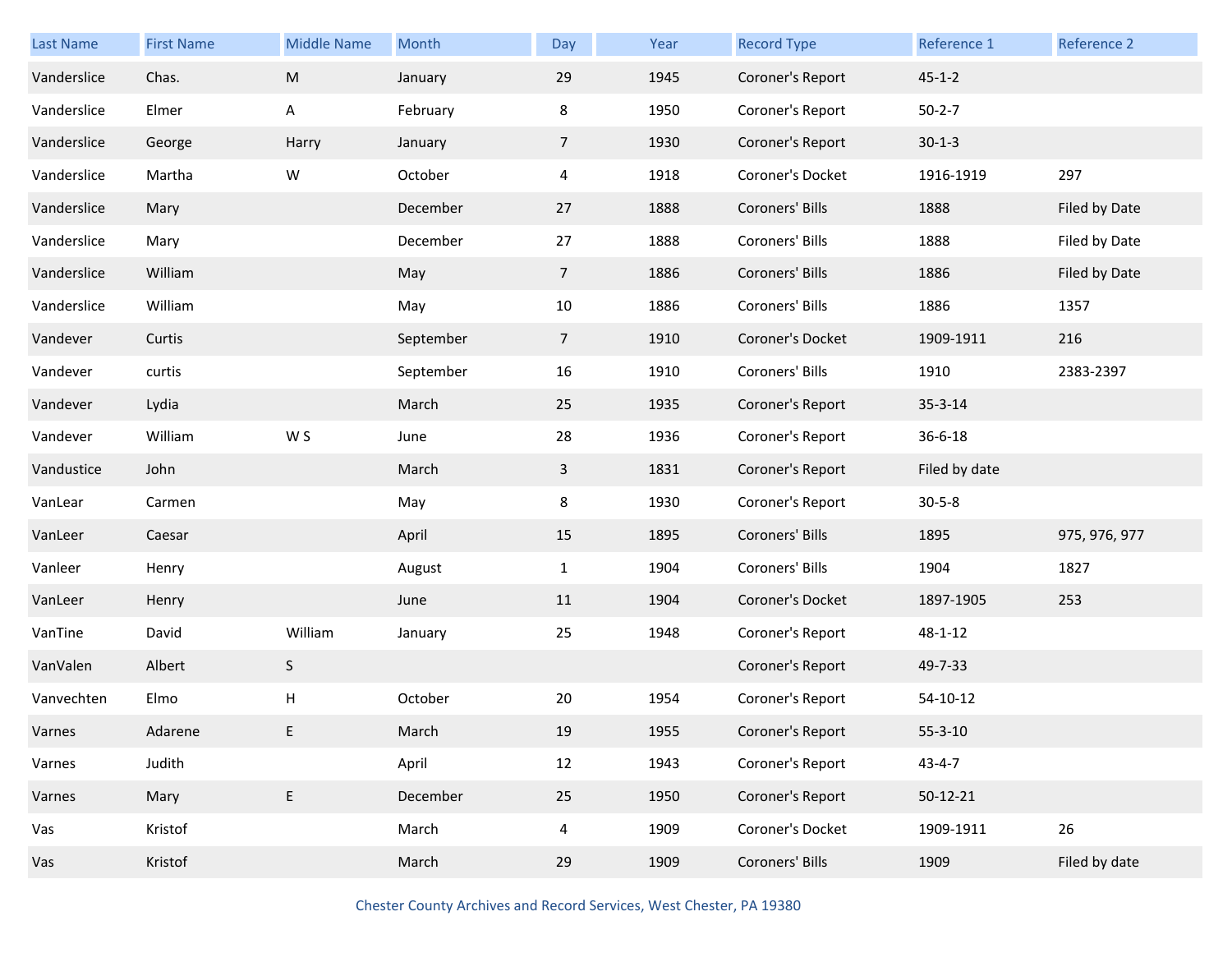| <b>Last Name</b> | <b>First Name</b> | <b>Middle Name</b> | Month     | Day | Year | <b>Record Type</b> | Reference 1   | Reference 2 |
|------------------|-------------------|--------------------|-----------|-----|------|--------------------|---------------|-------------|
| Vas              | Kristop           |                    | March     | 8   | 1909 | Coroners' Bills    | 1909          | 686         |
| Vasko            | Michael           |                    | April     | 9   | 1937 | Coroner's Report   | $37 - 4 - 4$  |             |
| Vasko            | Stephen           |                    | April     | 18  | 1945 | Coroner's Report   | 45-4-15       |             |
| Vealerie         | Dominick          |                    | July      | 12  | 1895 | Coroner's Report   | 1895-7-4      |             |
| Vegnochen        | Aleck             |                    | June      | 9   | 1908 | Coroner's Docket   | 1906-1908     | 371         |
| Vegso            | John              |                    | December  | 16  | 1950 | Coroner's Report   | $50-12-15$    |             |
| Veilings         | John              |                    | September | 6   | 1903 | Coroner's Docket   | 1891-1912     | 426         |
| Venables         | Frederick         | н                  | July      | 27  | 1946 | Coroner's Report   | $46 - 7 - 15$ |             |
| Venzel           | Louis             |                    | March     | 18  | 1953 | Coroner's Report   | $53 - 3 - 10$ |             |
| Verbiski         | Earl              | Barry              | November  | 24  | 1944 | Coroner's Report   | 44-11-15      |             |
| Vernon           | William           |                    | June      | 10  | 1917 | Coroner's Docket   | 1916-1919     | 118         |
| Vero             | Autal             |                    | June      | 19  | 1903 | Coroner's Docket   | 1891-1912     | 427         |
| Vero             | Autal             |                    | June      | 19  | 1903 | Coroner's Docket   | 1897-1905     | 253         |
| Veros            | Alex              |                    | June      | 8   | 1939 | Coroner's Report   | $39-6-3$      |             |
| Verret           | Anna              | Mary               | April     | 14  | 1916 | Coroner's Docket   | 1916-1920     | 23          |
| Versanage        | Charles           | A                  | November  | 19  | 1949 | Coroner's Report   | 49-11-13      |             |
| Vessey           | Ella              | D                  | December  | 23  | 1939 | Coroner's Report   | 39-12-16      |             |
| Vetro            | Margaret          |                    | January   | 31  | 1914 | Coroner's Docket   | 1912-1914     | 273         |
| Vidia            | Herman            |                    | December  | 15  | 1955 | Coroner's Report   | 55-12-14      |             |
| Villareal        | Maximo            |                    | November  | 10  | 1935 | Coroner's Report   | $35 - 11 - 7$ |             |
| Vinarcik         | Joseph            |                    | January   | 26  | 1912 | Coroners' Bills    | 1912          | 120         |
| Vinarcik         | Jozsef            |                    | January   | 15  | 1912 | Coroner's Docket   | 1912-1914     | 9           |
| Vincent          | Charles           | L                  | May       | 21  | 1954 | Coroner's Report   | $54 - 5 - 26$ |             |
| Vincent          | Edna              |                    |           |     |      | Coroner's Report   | 49-5-15       |             |
| Vincent          | Jesse             |                    | July      | 12  | 1939 | Coroner's Report   | $39 - 7 - 6$  |             |